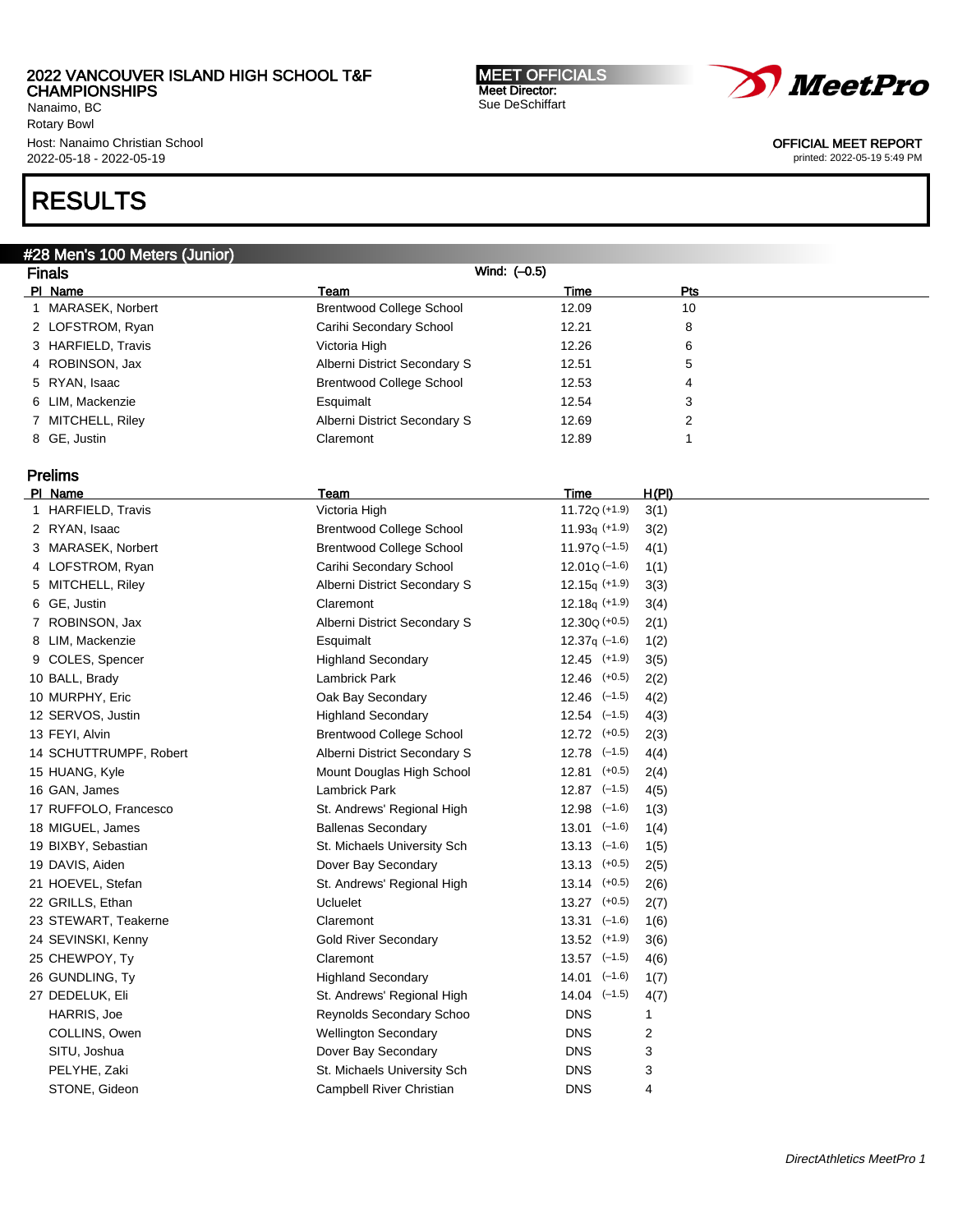Nanaimo, BC Rotary Bowl Host: Nanaimo Christian School 2022-05-18 - 2022-05-19

# RESULTS

### #46 Men's 200 Meters (Junior)

Finals Wind: (–3.5) PI Name Policy Pressure Pressure Pressure Pressure Pressure Pressure Pressure Pressure Pressure Pressure Press 1 LOFSTROM, Ryan **Carihi Secondary School** 24.85 24.85 10 2 RYAN, Isaac and Brentwood College School 25.64 8 3 ROBINSON, Jax 6 25.73 6 26.73 6 26.73 6 26.73 6 26.73 6 26.73 6 26.73 6 26.73 6 26.73 6 26.73 6 26.73 6 26.73 6 26.73 6 26.73 6 26.73 26.73 6 26.75 26.75 26.75 26.75 26.75 26.75 27.73 27.73 27.73 27.73 27.73 27.73 27.73 4 LIM, Mckenzie Esquimalt 25.78 5 5 MITCHELL, Riley **Alberni District Secondary S** 25.83 4 6 HARRIS, Joe Reynolds Secondary Schoo 26.30 3 7 MURPHY, Eric **2006** 2008 2012 20:31 2012 20:31 8 TROUSIL, Rowan **Reynolds Secondary Schoo** 26.91 1

# Prelims

| PI Name               | Team                            | Time              | H(PI) |
|-----------------------|---------------------------------|-------------------|-------|
| 1 LOFSTROM, Ryan      | Carihi Secondary School         | $24.44Q (-2.3)$   | 4(1)  |
| 2 RYAN, Isaac         | <b>Brentwood College School</b> | $24.53Q (+1.1)$   | 2(1)  |
| 3 LIM, Mckenzie       | Esquimalt                       | 24.720 (+2.4)     | 3(1)  |
| 4 MITCHELL, Riley     | Alberni District Secondary S    | $24.84q (+2.4)$   | 3(2)  |
| 5 TROUSIL, Rowan      | Reynolds Secondary Schoo        | $25.04q (+2.4)$   | 3(3)  |
| 6 ROBINSON, Jax       | Alberni District Secondary S    | $25.07q$ (+1.1)   | 2(2)  |
| 7 HARRIS, Joe         | Reynolds Secondary Schoo        | $25.52q$ (+1.1)   | 2(3)  |
| 8 GE, Justin          | Claremont                       | $25.82$ $(+2.4)$  | 3(4)  |
| 9 MURPHY, Eric        | Oak Bay Secondary               | $25.89Q (+0.6)$   | 1(1)  |
| 10 FEYI, Alvin        | <b>Brentwood College School</b> | $25.92$ $(-2.3)$  | 4(2)  |
| 11 MIGUEL, James      | <b>Ballenas Secondary</b>       | $25.97$ $(+1.1)$  | 2(4)  |
| 12 HUANG, Kyle        | Mount Douglas High School       | 26.04 (+0.6)      | 1(2)  |
| 13 HOMAN, Graydon     | Alberni District Secondary S    | $26.18$ (+1.1)    | 2(5)  |
| 14 GRILLS, Ethan      | <b>Ucluelet</b>                 | $26.27$ $(+2.4)$  | 3(5)  |
| 15 GAN, James         | <b>Lambrick Park</b>            | $26.51$ $(-2.3)$  | 4(3)  |
| 16 AL-HAJJAJ, Ma'an   | St. Michaels University Sch     | 26.68 (+0.6)      | 1(3)  |
| 17 RAMOHOEBO, Mmo     | Dover Bay Secondary             | $26.72$ $(-2.3)$  | 4(4)  |
| 18 STEWART, Teakerne  | Claremont                       | 27.09<br>$(+0.6)$ | 1(4)  |
| 19 BIXBY, Sebastian   | St. Michaels University Sch     | $(+0.6)$<br>27.21 | 1(5)  |
| 20 RUFFOLO, Francesco | St. Andrews' Regional High      | $27.36$ $(-2.3)$  | 4(5)  |
| 21 NIXON, Lorenzo     | Dover Bay Secondary             | $27.37$ $(+2.4)$  | 3(6)  |
| 22 GUNDLING, Ty       | <b>Highland Secondary</b>       | $28.14$ $(-2.3)$  | 4(6)  |
| 23 COX, Nathan        | <b>Highland Secondary</b>       | $28.57$ $(-2.3)$  | 4(7)  |
| 24 BASIL-JOHN, Simeon | Lambrick Park                   | $29.31$ (+1.1)    | 2(6)  |
| 25 LAWSON, Colby      | Dover Bay Secondary             | $30.92$ (+1.1)    | 2(7)  |
| 26 SINGH, Matthew     | St. Michaels University Sch     | $31.69$ (+0.6)    | 1(6)  |
| 27 DEVAUGHN, Tristan  | <b>Ballenas Secondary</b>       | $31.86$ $(+2.4)$  | 3(7)  |
| 28 DELMO, Brad        | <b>Ballenas Secondary</b>       | $34.75$ $(+0.6)$  | 1(7)  |
| BALL, Brady           | <b>Lambrick Park</b>            | <b>DNS</b>        | 1     |
| COLLINS, Owen         | <b>Wellington Secondary</b>     | <b>DNS</b>        | 2     |
| OCEGUERA, Oscar       | St. Andrews' Regional High      | <b>DNS</b>        | 3     |
|                       |                                 |                   |       |

MEET OFFICIALS Meet Director: Sue DeSchiffart

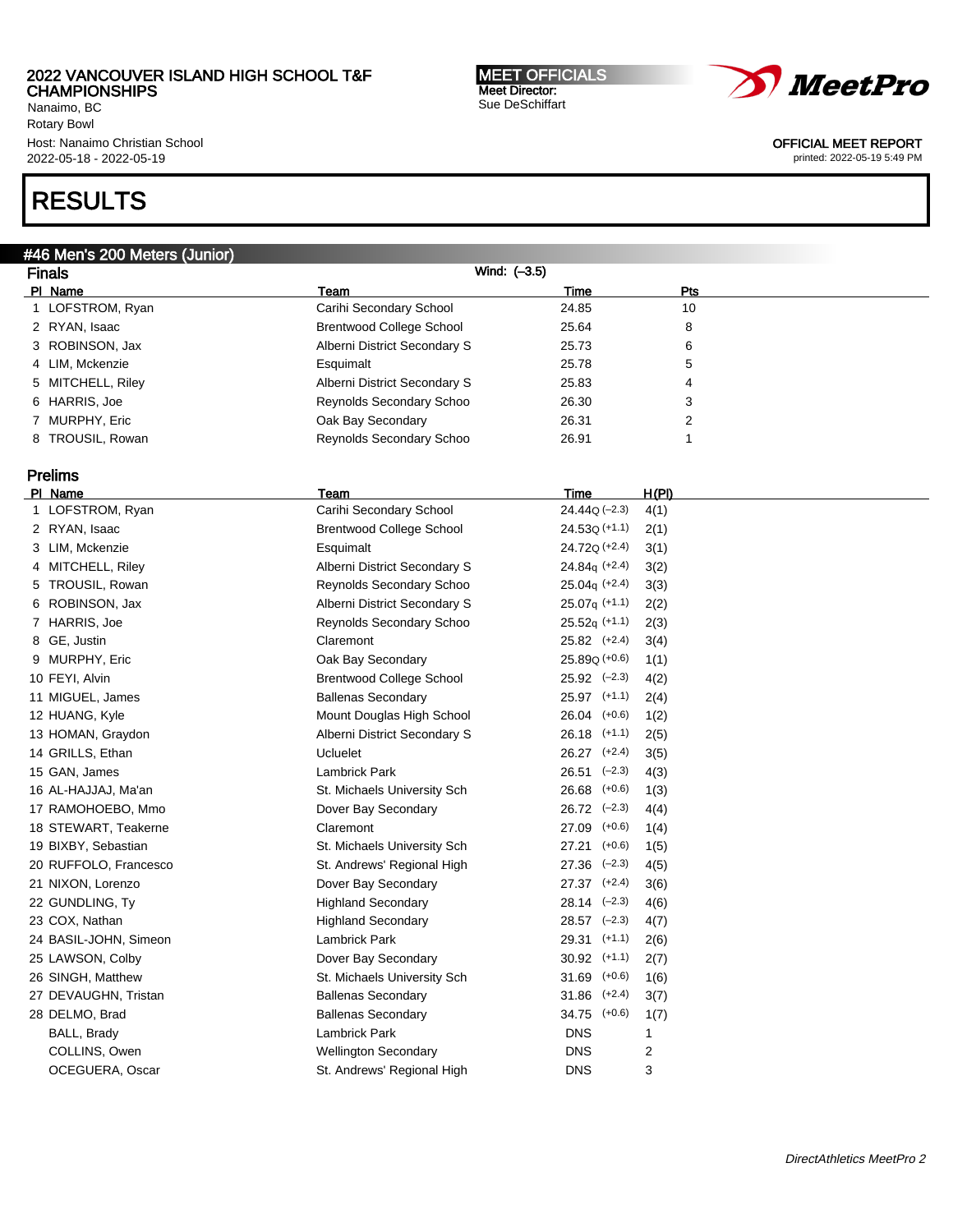Nanaimo, BC Rotary Bowl Host: Nanaimo Christian School 2022-05-18 - 2022-05-19

# RESULTS

### #22 Men's 400 Meters (Junior)

| <b>Finals</b>         |                                 |                      |                |
|-----------------------|---------------------------------|----------------------|----------------|
| PI Name               | Team                            | Time                 | Pts            |
| 1 AL-HAJJAJ, Ma'an    | St. Michaels University Sch     | 57.65                | 10             |
| 2 MARKOTIC, Zorien    | Oak Bay Secondary               | 57.70                | 8              |
| 3 RAMOHOEBO, Mmo      | Dover Bay Secondary             | 58.35                | 6              |
| 4 GUNDLING, Ty        | <b>Highland Secondary</b>       | 59.22                | 5              |
| 5 BALOGH, Jasper      | Oak Bay Secondary               | 59.56                | 4              |
| 6 SCHUTTRUMPF, Robert | Alberni District Secondary S    | 59.80                | 3              |
| 7 MORRISON, Caden     | Duncan Christian                | 1:01.98              | 2              |
| 8 LLOYD, Gavin        | <b>Lambrick Park</b>            | 1:02.03              |                |
| <b>Prelims</b>        |                                 |                      |                |
| PI Name               | Team                            | Time                 | H(PI)          |
| 1 AL-HAJJAJ, Ma'an    | St. Michaels University Sch     | 57.81Q               | 3(1)           |
| 2 MARKOTIC, Zorien    | Oak Bay Secondary               | 58.89Q               | 1(1)           |
| 3 RAMOHOEBO, Mmo      | Dover Bay Secondary             | 58.95Q               | 2(1)           |
| 4 SCHUTTRUMPF, Robert | Alberni District Secondary S    | 59.69Q               | 2(2)           |
| 5 BALOGH, Jasper      | Oak Bay Secondary               | 1:00.01Q             | 1(2)           |
| 6 LLOYD, Gavin        | <b>Lambrick Park</b>            | 1:01.44q             | 1(3)           |
| 7 GUNDLING, Ty        | <b>Highland Secondary</b>       | 1:01.95Q             | 3(2)           |
| 8 MORRISON, Caden     | Duncan Christian                | 1:02.69 <sub>q</sub> | 3(3)           |
| 9 RINALD, Eli         | Nanaimo District                | 1:03.49              | 3(4)           |
| 10 CUDDIHY, Will      | St. Michaels University Sch     | 1:03.73              | 2(3)           |
| 11 NIXON, Lorenzo     | Dover Bay Secondary             | 1:04.74              | 1(4)           |
| 12 WELLEIN, Seth      | <b>Campbell River Christian</b> | 1:04.97              | 2(4)           |
| 13 WILLIAMS, Brent    | Nanaimo District                | 1:05.10              | 3(5)           |
| 14 SINGH, Matthew     | St. Michaels University Sch     | 1:08.29              | 1(5)           |
| 15 DELMO, Brad        | <b>Ballenas Secondary</b>       | 1:24.82              | 2(5)           |
| COLLINS, Owen         | <b>Wellington Secondary</b>     | <b>DNS</b>           | $\mathbf{1}$   |
| REYNOLDS, Owen        | Dover Bay Secondary             | <b>DNS</b>           | $\overline{2}$ |
|                       |                                 |                      |                |

# #40 Men's 800 Meters (Junior)

| PI Name                   | Team                         | Time    | $H(PI)$ Pts |                |
|---------------------------|------------------------------|---------|-------------|----------------|
| 1 BROWNE, Tyler           | Oak Bay Secondary            | 2:09.62 | 3(1)        | -10            |
| 2 GUTIERREZ, Aidan        | Dover Bay Secondary          | 2:09.94 | 3(2)        | - 8            |
| 3 O'HARA, Niall           | John Barsby Secondary Sc     | 2:12.03 | 3(3)        | - 6            |
| 4 ANDERSON, Carter        | Lambrick Park                | 2:14.31 | 2(1)        | -5             |
| 5 AL-HAJJAJ, Ma'an        | St. Michaels University Sch  | 2:14.79 | 3(4)        | 4              |
| 6 OUDRY, Keo              | <b>Gulf Island Secondary</b> | 2:20.65 | 3(5)        | -3             |
| 7 DONIOL-VALCROZE, Victor | Nanaimo District             | 2:23.54 | 2(2)        | $\overline{2}$ |
| 8 GRILLS, Ethan           | Ucluelet                     | 2:23.91 | 2(3)        |                |
| 9 RINALD, Eli             | Nanaimo District             | 2:24.35 | 2(4)        |                |
| 10 HEBEDA, Jakob          | Cowichan Secondary           | 2:25.44 | 1(1)        |                |
| 11 LLOYD, Gavin           | Lambrick Park                | 2:26.10 | 3(6)        |                |
| 12 MCQUEEN, Jack          | St. Michaels University Sch  | 2:27.07 | 2(5)        |                |
| 13 WECKESSER, Luis        | Lambrick Park                | 2:27.66 | 2(6)        |                |
| 14 GARNETT, Simon         | Quamichan School             | 2:31.23 | 2(7)        |                |





OFFICIAL MEET REPORT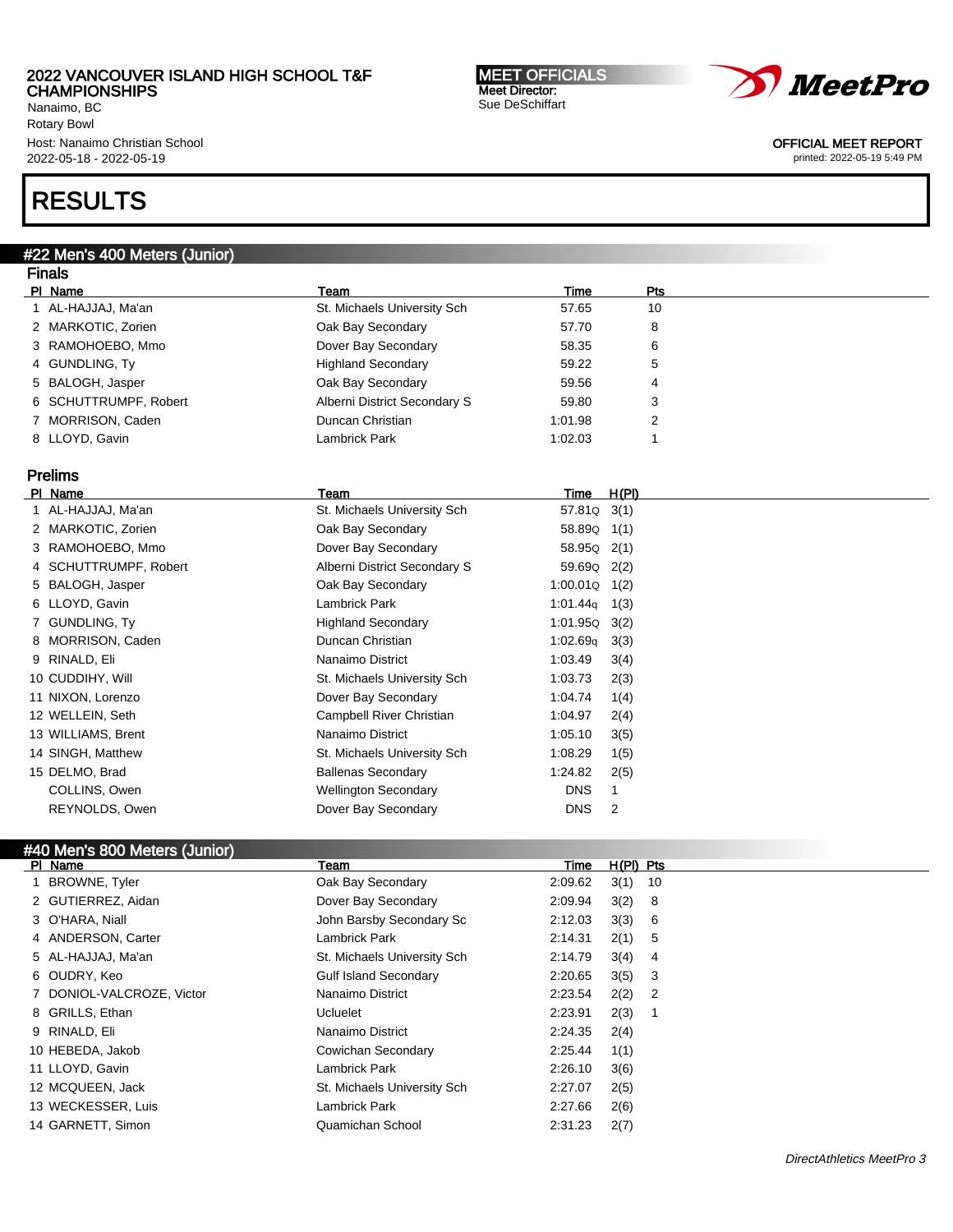Nanaimo, BC Rotary Bowl Host: Nanaimo Christian School 2022-05-18 - 2022-05-19

# RESULTS

### #40 Men's 800 Meters (Junior) (cont'd)

| PI Name             | Team                         | Time       | $H(PI)$ Pts |
|---------------------|------------------------------|------------|-------------|
| 15 MARKOTIC, Zorien | Oak Bay Secondary            | 2:32.39    | 3(7)        |
| 16 CUDDIHY, Will    | St. Michaels University Sch  | 2:32.80    | 2(8)        |
| 17 ZUBACK, Carter   | Queen of Angels              | 2:33.36    | 1(2)        |
| 18 WILLIAMS, Brent  | Nanaimo District             | 2:38.22    | 1(3)        |
| 19 SAKAMOTO, Sam    | Dover Bay Secondary          | 2:47.51    | 1(4)        |
| 20 CLEVELAND, Tyler | Dover Bay Secondary          | 2:49.27    | 1(5)        |
| HEENAN, Aiden       | Alberni District Secondary S | <b>DNS</b> | 3           |
|                     |                              |            |             |

# #51 Men's 1500 Meters (Junior)

| PI Name                    | Team                            | Time    | Pts |  |
|----------------------------|---------------------------------|---------|-----|--|
| <b>BROWNE, Tyler</b>       | Oak Bay Secondary               | 4:26.31 | 10  |  |
| 2 SHURNIAK, Kynan          | Nanaimo District                | 4:26.68 | 8   |  |
| 3 SANDQUIST-SHERMAN, Owen  | St. Michaels University Sch     | 4:28.09 | 6   |  |
| 4 O'HARA, Niall            | John Barsby Secondary Sc        | 4:31.25 | 5   |  |
| 5 GUTIERREZ, Aidan         | Dover Bay Secondary             | 4:34.91 | 4   |  |
| 6 NOZICK, Ethan            | Claremont                       | 4:38.05 | 3   |  |
| 7 DENUX, Luc               | École Victor-Brodeur            | 4:42.75 | 2   |  |
| 8 OUDRY, Keo               | <b>Gulf Island Secondary</b>    | 4:43.17 |     |  |
| 9 HEBEDA, Jakob            | Cowichan Secondary              | 4:43.48 |     |  |
| 10 AIKEN, Parker           | Victoria High                   | 4:50.40 |     |  |
| 11 ALGUIRE, Alex           | Campbell River Christian        | 5:01.35 |     |  |
| 12 DAY, Alistair           | Nanaimo District                | 5:02.83 |     |  |
| 13 DONIOL-VALCROZE, Victor | Nanaimo District                | 5:02.92 |     |  |
| 14 POWELL, Will            | Oak Bay Secondary               | 5:06.43 |     |  |
| 15 EMES, Ben               | Oak Bay Secondary               | 5:14.05 |     |  |
| 16 MCQUEEN, Jack           | St. Michaels University Sch     | 5:14.42 |     |  |
| 17 HORIGUCHI, Ko           | <b>Brentwood College School</b> | 5:16.59 |     |  |
| 18 CHEW, Eu-Rway           | St. Michaels University Sch     | 5:34.69 |     |  |
| 19 WELLEIN, Seth           | Campbell River Christian        | 5:47.49 |     |  |
| 20 DIRKSEN, Kiefer         | Dover Bay Secondary             | 5:48.54 |     |  |
|                            |                                 |         |     |  |

### #12 Men's 3000 Meters (Junior)

| PI Name                    | Team                         | Time     | Pts |  |
|----------------------------|------------------------------|----------|-----|--|
| <b>BROWNE, Tyler</b>       | Oak Bay Secondary            | 9:32.58  | 10  |  |
| 2 SANDQUIST-SHERMAN, Owen  | St. Michaels University Sch  | 9:39.35  | 8   |  |
| 3 O'HARA, Niall            | John Barsby Secondary Sc     | 9:54.53  | 6   |  |
| 4 NOZICK, Ethan            | Claremont                    | 9:58.41  | 5   |  |
| 5 SHURNIAK, Kynan          | Nanaimo District             | 9:59.42  | 4   |  |
| 6 DENUX, Luc               | École Victor-Brodeur         | 10:18.78 | 3   |  |
| 7 HEBEDA, Jakob            | Cowichan Secondary           | 10:20.77 | 2   |  |
| 8 OUDRY, Keo               | <b>Gulf Island Secondary</b> | 10:26.67 |     |  |
| 9 HUNT, Griffin            | Lambrick Park                | 10:42.95 |     |  |
| 10 AIKEN, Parker           | Victoria High                | 10:47.57 |     |  |
| 11 DAY, Alistair           | Nanaimo District             | 11:03.65 |     |  |
| 12 DONIOL-VALCROZE, Victor | Nanaimo District             | 11:04.80 |     |  |
| 13 ZUBACK, Carter          | Queen of Angels              | 11:24.14 |     |  |



Sue DeSchiffart

MEET OFFICIALS Meet Director:

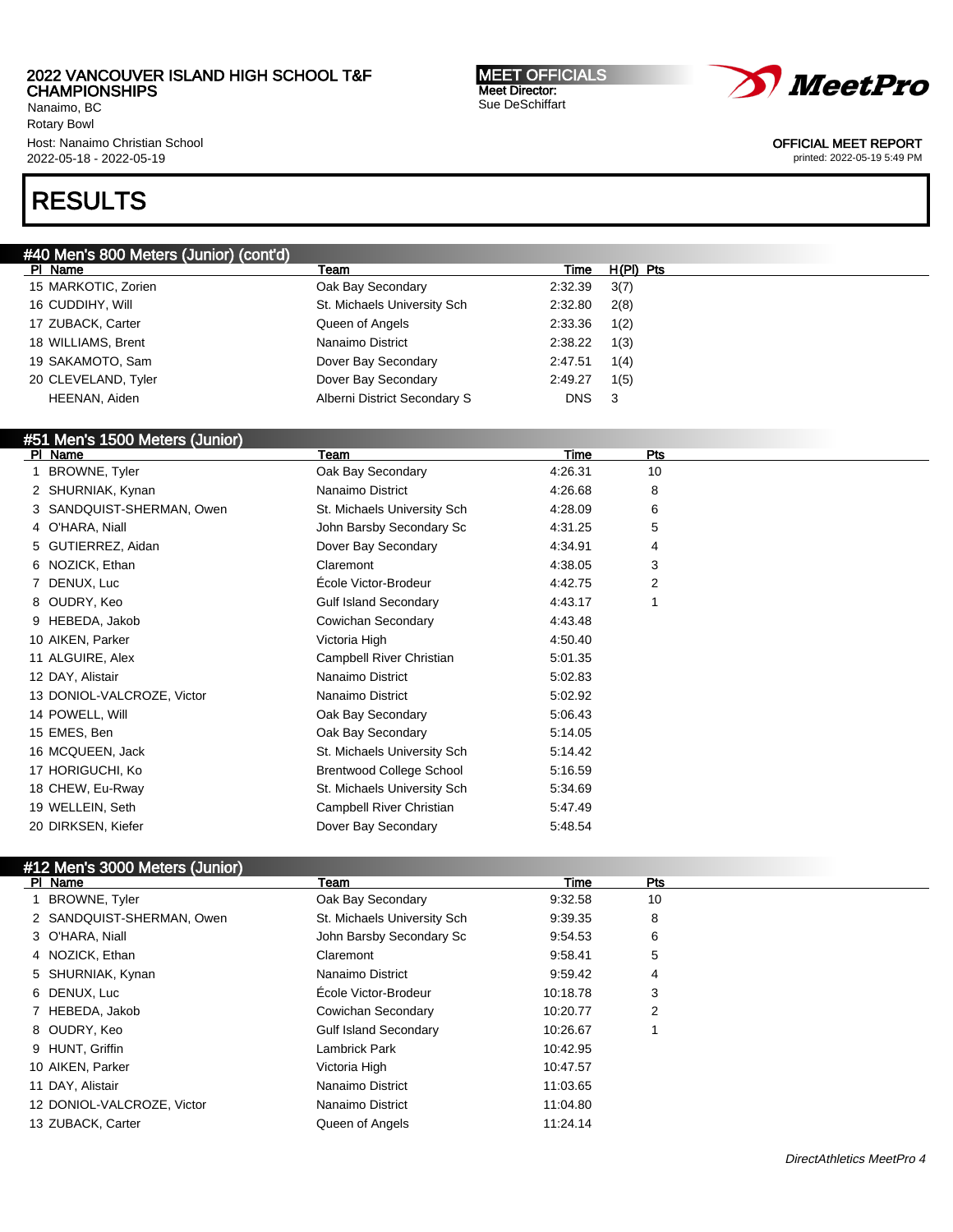Nanaimo, BC Rotary Bowl Host: Nanaimo Christian School 2022-05-18 - 2022-05-19

MEET OFFICIALS Meet Director: Sue DeSchiffart



OFFICIAL MEET REPORT

printed: 2022-05-19 5:49 PM

# RESULTS

| #12 Men's 3000 Meters (Junior) (cont'd) |                                 |          |     |  |
|-----------------------------------------|---------------------------------|----------|-----|--|
| ΡI<br>Name                              | Team                            | Time     | Pts |  |
| 14 HORIGUCHI, Ko                        | <b>Brentwood College School</b> | 11:47.48 |     |  |
| 15 CHEW, Eu-Rway                        | St. Michaels University Sch     | 12:03.26 |     |  |
| 16 VEILLEUX, Keiran                     | Alberni District Secondary S    | 12:16.84 |     |  |

### #2 Men's 100m Hurdles (Junior)

|                      | Wind: (+2.8)                    |       |     |  |
|----------------------|---------------------------------|-------|-----|--|
| PI Name              | Team                            | Time  | Pts |  |
| 1 MARASEK, Norbert   | <b>Brentwood College School</b> | 15.22 | 10  |  |
| 2 ARCHER, Finn       | Oak Bay Secondary               | 17.23 | 8   |  |
| 3 KANEALII, Keanu    | Edward Milne Community S        | 17.54 | 6   |  |
| 4 HULL, Ethan        | <b>Brooks Secondary</b>         | 18.20 | 4.5 |  |
| 4 LEE, Richard       | Mount Douglas High School       | 18.20 | 4.5 |  |
| 6 BASIL-JOHN, Simeon | Lambrick Park                   | 18.26 | 3   |  |
| 7 WITHUHN, Torben    | Alberni District Secondary S    | 18.92 | 2   |  |
| 8 MURPHY, Eric       | Oak Bay Secondary               | 18.96 |     |  |
|                      |                                 |       |     |  |

| #32 Men's 300m Hurdles (Junior) |                                 |       |             |  |
|---------------------------------|---------------------------------|-------|-------------|--|
| PI Name                         | Team                            | Time  | $H(PI)$ Pts |  |
| 1 REDL, Simon                   | <b>GP Vanier</b>                | 43.45 | 2(1)<br>10  |  |
| 2 HULL, Ethan                   | <b>Brooks Secondary</b>         | 45.08 | 2(2)<br>- 8 |  |
| 3 HEENAN, Aiden                 | Alberni District Secondary S    | 45.77 | 2(3)<br>- 6 |  |
| 4 ARCHER, Finn                  | Oak Bay Secondary               | 46.18 | 2(4)<br>5   |  |
| 5 LEWIS, Owen                   | Oak Bay Secondary               | 46.62 | 2(5)<br>4   |  |
| 6 ALGUIRE, Alex                 | Campbell River Christian        | 47.29 | 2(6)<br>- 3 |  |
| 7 KANEALII, Keanu               | <b>Edward Milne Community S</b> | 47.69 | $2(7)$ 2    |  |
| 8 LEE, Richard                  | Mount Douglas High School       | 47.76 | 1(1)        |  |
| 9 HUNT, Griffin                 | Lambrick Park                   | 49.50 | 1(2)        |  |
| 10 BASIL-JOHN, Simeon           | Lambrick Park                   | 50.51 | 2(8)        |  |
| 11 WITHUHN, Torben              | Alberni District Secondary S    | 51.80 | 1(3)        |  |
| CHAPMAN, Max                    | Oak Bay Secondary               | DQ    |             |  |

# #63 Men's 1500m Steeple (Junior)

| PI Name          | Team                     | Time    | Pts |  |
|------------------|--------------------------|---------|-----|--|
| SHURNIAK, Kynan  | Nanaimo District         | 4:58.47 | 10  |  |
| 2 LEWIS, Owen    | Oak Bay Secondary        | 5:00.24 | 8   |  |
| 3 HUNT, Griffin  | Lambrick Park            | 5:19.70 | 6   |  |
| 4 BALOGH, Jasper | Oak Bay Secondary        | 5:28.16 | 5   |  |
| 5 POWELL, Will   | Oak Bay Secondary        | 5:30.00 | 4   |  |
| 6 LLOYD, Gavin   | Lambrick Park            | 5:35.05 | 3   |  |
| 7 CHIU, Joshua   | Campbell River Christian | 5:59.55 | っ   |  |

| #57 Men's 1500m Walk (Junior) |                           |         |     |  |
|-------------------------------|---------------------------|---------|-----|--|
| PI Name                       | Team                      | Time    | Pts |  |
| REDL, Simon                   | <b>GP</b> Vanier          | 8:25.37 | 10  |  |
| 2 LEE, Richard                | Mount Douglas High School | 8:28.60 | 8   |  |
| 3 TAYLOR, Heath               | Oak Bay Secondary         | 8:32.44 | 6   |  |
| 4 DERVISHI, George            | Claremont                 | 8:33.20 | b   |  |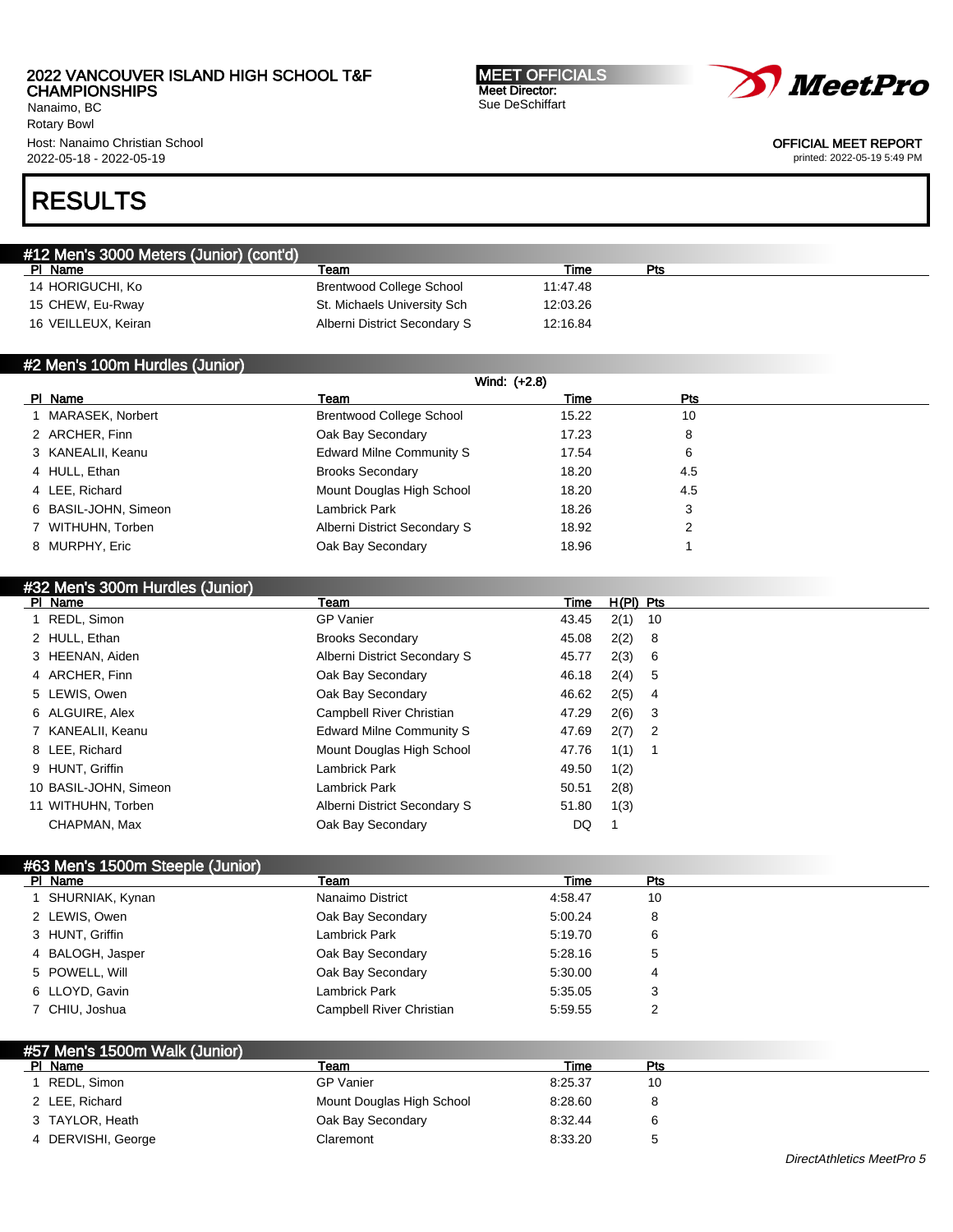Nanaimo, BC Rotary Bowl Host: Nanaimo Christian School 2022-05-18 - 2022-05-19

#### MEET OFFICIALS Meet Director: Sue DeSchiffart



OFFICIAL MEET REPORT

printed: 2022-05-19 5:49 PM

# RESULTS

| #57 Men's 1500m Walk (Junior) (cont'd) |                             |         |     |  |
|----------------------------------------|-----------------------------|---------|-----|--|
| PI Name                                | Team                        | Time    | Pts |  |
| 5 BEAMES, Thomas                       | Oak Bay Secondary           | 8:43.64 |     |  |
| 6 CUDDIHY, Will                        | St. Michaels University Sch | 8:52.26 | 3   |  |
| 7 WECKESSER, Luis                      | Lambrick Park               | 8:56.48 |     |  |
| 8 HANOSKI, Ethan                       | Lambrick Park               | 9:10.98 |     |  |
| KEENLYSIDE, Will                       | Mount Douglas High School   | DQ      |     |  |
|                                        |                             |         |     |  |

#### #16 Men's 4 x 100m Relay (Junior) Finals

| гназ                                 |       |     |  |
|--------------------------------------|-------|-----|--|
| PI Team                              | Time  | Pts |  |
| 1 Lambrick Park (A)                  | 52.59 | 10  |  |
| 2 Alberni District Secondary Sch (A) | 52.98 | 8   |  |
| 3 Oak Bay Secondary (B)              | 53.93 | 6   |  |
| 4 Claremont (A)                      | 54.81 | 5   |  |
| 5 St. Andrews' Regional High Sch (A) | 54.86 | 4   |  |
| 6 Highland Secondary (A)             | 56.29 | 3   |  |
| 7 Dover Bay Secondary (A)            | 56.79 |     |  |
| 8 Claremont (B)                      | 57.12 |     |  |
|                                      |       |     |  |

# Prelims

| <b>PI</b> | Team                                  | Time                    | <u>H(PI)</u> |
|-----------|---------------------------------------|-------------------------|--------------|
|           | 1 Alberni District Secondary Sch (A)  | 47.41Q                  | 1(1)         |
|           | 2 Lambrick Park (A)                   | 47.90 <sub>Q</sub> 2(1) |              |
|           | 3 Oak Bay Secondary (B)               | 49.08Q                  | 1(2)         |
|           | 4 Claremont (A)                       | 49.85Q                  | 1(3)         |
|           | 5 Dover Bay Secondary (A)             | 50.46 <sub>g</sub>      | 1(4)         |
|           | 6 Claremont (B)                       | 50.80q                  | 1(5)         |
|           | 7 St. Andrews' Regional High Sch (A)  | 51.15Q 2(2)             |              |
|           | 8 Highland Secondary (A)              | 51.42Q 2(3)             |              |
|           | 9 St. Michaels University School (A)  | 51.47                   | 2(4)         |
|           | 10 GP Vanier (A)                      | 52.34                   | 2(5)         |
|           | 11 Lambrick Park (B)                  | 58.29                   | 1(6)         |
|           | 12 St. Andrews' Regional High Sch (B) | 59.38                   | 2(6)         |
|           | Oak Bay Secondary (A)                 | DQ                      | 2            |
|           |                                       |                         |              |

| #68 Men's 4 x 400m Relay (Junior)     |         |             |                            |  |
|---------------------------------------|---------|-------------|----------------------------|--|
| PI Team                               | Time    | $H(PI)$ Pts |                            |  |
| 1 Oak Bay Secondary (A)               | 4:00.18 | $2(1)$ 10   |                            |  |
| 2 Dover Bay Secondary (A)             | 4:05.34 | 2(2)        | 8                          |  |
| 3 Oak Bay Secondary (B)               | 4:07.91 | 2(3)        | 6                          |  |
| 4 Lambrick Park (B)                   | 4:09.92 | 2(4)        | -5                         |  |
| 5 St. Michaels University School (A)  | 4:11.84 | 2(5)        | 4                          |  |
| 6 Nanaimo District (A)                | 4:12.21 | 2(6)        | - 3                        |  |
| 7 St. Andrews' Regional High Sch (A)  | 4:23.31 | 2(7)        | $\overline{\phantom{0}}^2$ |  |
| 8 Lambrick Park (A)                   | 4:32.28 | 1(1)        |                            |  |
| 9 Dover Bay Secondary (B)             | 4:38.88 | 1(2)        |                            |  |
| 10 St. Andrews' Regional High Sch (B) | 4:52.68 | 1(3)        |                            |  |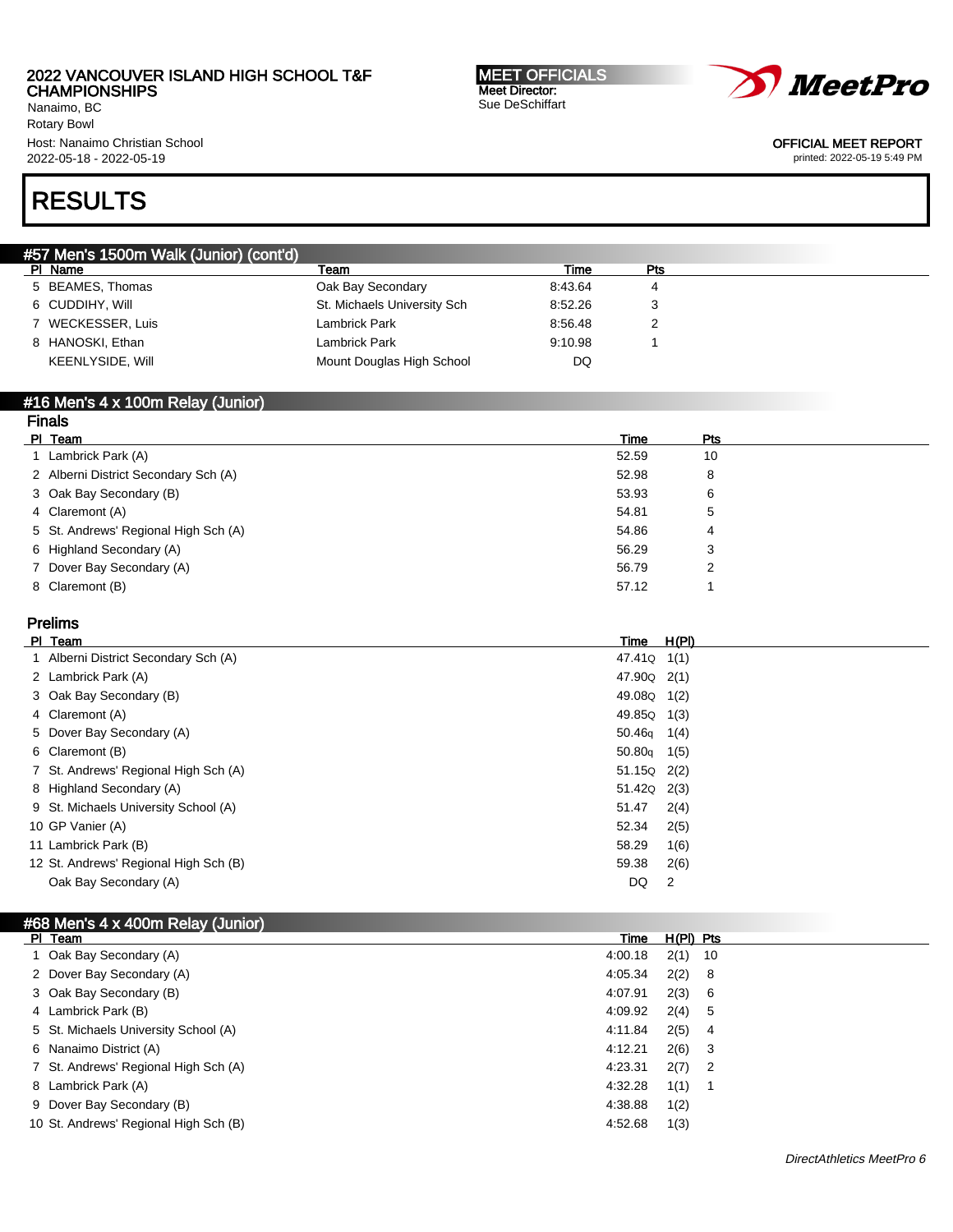Nanaimo, BC Rotary Bowl Host: Nanaimo Christian School 2022-05-18 - 2022-05-19

# RESULTS

# #73 Men's High Jump (Junior)

| PI Name               | Team                        | Mark              | Pts |
|-----------------------|-----------------------------|-------------------|-----|
| 1 HARFIELD, Travis    | Victoria High               | 1.84m             | 10  |
| 2 CHAPMAN, Max        | Oak Bay Secondary           | 1.70m             | 8   |
| 3 LINEGAR, Nicholas   | Mark R. Isfeld Secondary    | 1.65m             | 6   |
| 4 HOSKINS, Ben        | Lambrick Park               | 1.65m             | 5   |
| 5 U-MING, Kayden      | <b>GP Vanier</b>            | 1.60m             | 3.5 |
| 5 LEWIS, Owen         | Oak Bay Secondary           | 1.60m             | 3.5 |
| 7 WANG, Leupold       | St. Michaels University Sch | 1.60m             | 2   |
| 8 FLYNN, Thomas       | <b>GP Vanier</b>            | 1.55m             |     |
| 9 EMES, Ben           | Oak Bay Secondary           | 1.50 <sub>m</sub> |     |
| 9 COLES, Spencer      | <b>Highland Secondary</b>   | 1.50m             |     |
| 11 WIGNALL, Alexander | St. Andrews' Regional High  | 1.45m             |     |
| 12 NICHOLS, Riley     | St. Andrews' Regional High  | 1.25m             |     |
| STONE, Gideon         | Campbell River Christian    | <b>DNS</b>        |     |
| SAWATZKY, Dylan       | Lake Cowichan School        | <b>DNS</b>        |     |
| THERRIEN, Sacha       | Nanaimo District            | <b>DNS</b>        |     |
|                       |                             |                   |     |

## #91 Men's Long Jump (Junior)

| PI Name                  | Team                            | <b>Mark</b> | $F(PI)$ Pts |
|--------------------------|---------------------------------|-------------|-------------|
| 1 SERVOS, Justin         | <b>Highland Secondary</b>       | 5.88m (NW)  | 2(1)<br>10  |
| 2 REDNOUR-BRUCKMAN, Kai  | John Barsby Secondary Sc        | 5.77m (NW)  | 2(2)<br>8   |
| 3 BENNETT, Ben           | Duncan Christian                | 5.77m (NW)  | 2(2)<br>6   |
| 4 HOSKINS, Ben           | <b>Lambrick Park</b>            | 5.21m (NW)  | 2(4)<br>5   |
| 5 TROUSIL, Rowan         | Reynolds Secondary Schoo        | 5.12m (NW)  | 1(1)<br>4   |
| 6 BALL, Brady            | <b>Lambrick Park</b>            | 5.10m (NW)  | 2(5)<br>3   |
| 7 BISHOP, Danny          | Claremont                       | 5.05m (NW)  | 2(6)<br>2   |
| 8 WANG, Leupold          | St. Michaels University Sch     | 4.99m (NW)  | 2(7)<br>-1  |
| 9 FLYNN, Thomas          | <b>GP Vanier</b>                | 4.99m (NW)  | 2(7)        |
| 10 RYAN, Isaac           | <b>Brentwood College School</b> | 4.58m (NW)  | 2(9)        |
| 11 DUNN, Grayson         | Duncan Christian                | 4.56m (NW)  | 2(10)       |
| 11 ANDERSON, Carter      | <b>Lambrick Park</b>            | 4.56m (NW)  | 2(10)       |
| 13 CHEWPOY, Ty           | Claremont                       | 4.49m (NW)  | 1(2)        |
| 14 WELLEIN, Seth         | <b>Campbell River Christian</b> | 4.40m (NW)  | 1(3)        |
| 15 KEAST, Joshua         | Oak Bay Secondary               | 4.30m (NW)  | 1(4)        |
| 16 WENDEL, Alwin         | Alberni District Secondary S    | 4.25m (NW)  | 1(5)        |
| 16 HOMAN, Graydon        | Alberni District Secondary S    | 4.25m (NW)  | 1(5)        |
| 18 PAVICH, Jon           | Claremont                       | 4.20m (NW)  | 2(12)       |
| 19 STONE, Eli            | <b>Campbell River Christian</b> | 4.03m (NW)  | 1(7)        |
| 20 COX, Nathan           | <b>Highland Secondary</b>       | 4.00m (NW)  | 1(8)        |
| 21 SEWID-CREELMAN, Brody | Campbell River Christian        | 3.89m (NW)  | 1(9)        |
| 22 PRICE, Jacob          | <b>Cumberland Community Sc</b>  | 3.73m (NW)  | 1(10)       |
| 22 WIGNALL, Alexander    | St. Andrews' Regional High      | 3.73m (NW)  | 1(10)       |
| 24 MIGUEL, James         | <b>Ballenas Secondary</b>       | 3.55m (NW)  | 1(12)       |
| 25 DEVAUGHN, Tristan     | <b>Ballenas Secondary</b>       | 2.99m (NW)  | 1(13)       |
| <b>MORRISON, Luke</b>    | Duncan Christian                | <b>DNS</b>  |             |
| OCEGUERA, Oscar          | St. Andrews' Regional High      | <b>DNS</b>  | 1           |
| PELYHE, Zaki             | St. Michaels University Sch     | <b>DNS</b>  | 2           |





OFFICIAL MEET REPORT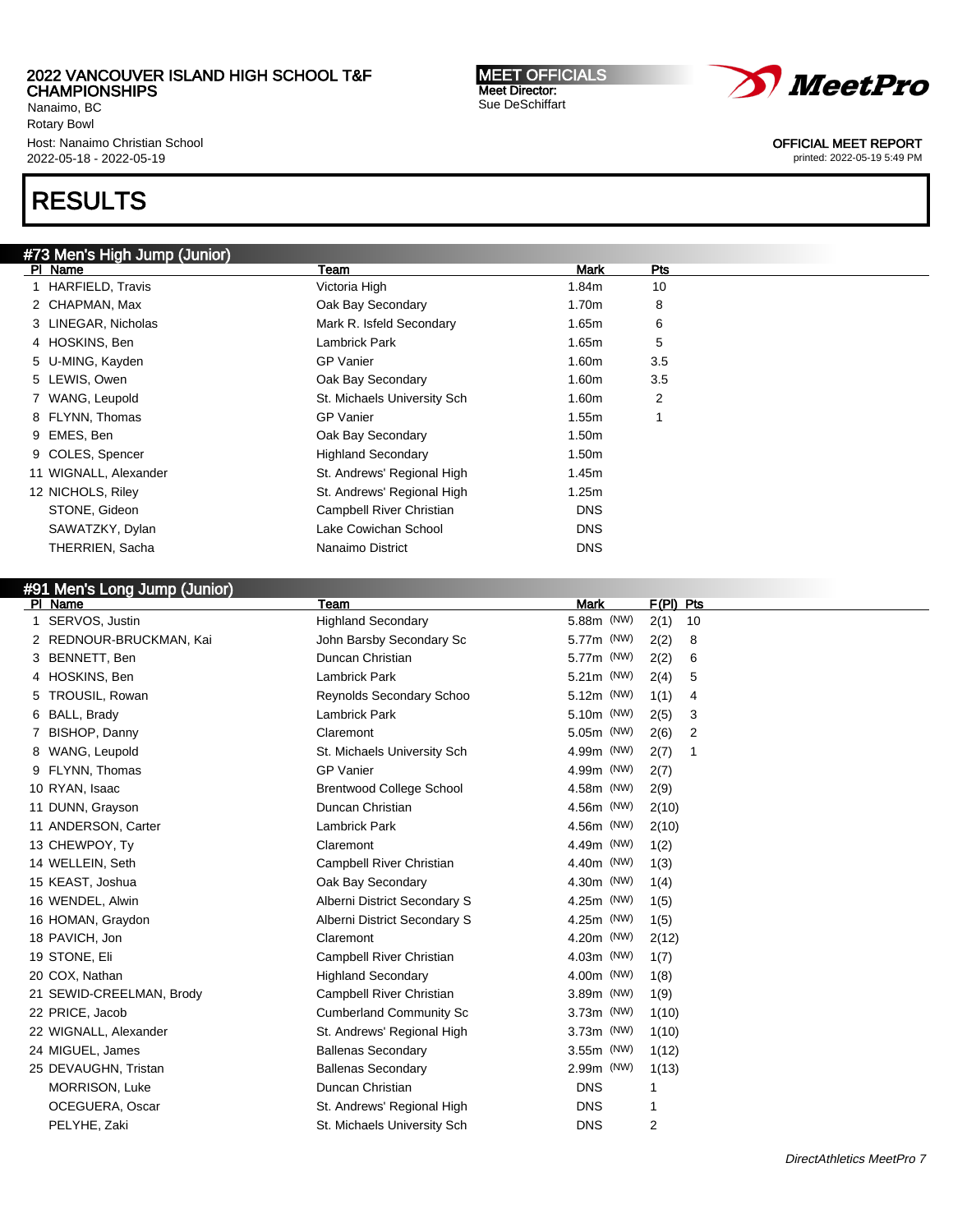Nanaimo, BC Rotary Bowl Host: Nanaimo Christian School 2022-05-18 - 2022-05-19

#91 Men's Long Jump (Junior) (cont'd)

# RESULTS

| PI Name                        | Team                         | <b>Mark</b>       | <u>F(PI) Pts</u> |  |
|--------------------------------|------------------------------|-------------------|------------------|--|
| THERRIEN, Sacha                | Nanaimo District             | <b>DNS</b>        | $\overline{2}$   |  |
|                                |                              |                   |                  |  |
| #85 Men's Triple Jump (Junior) |                              |                   |                  |  |
| PI Name                        | Team                         | <b>Mark</b>       | Pts              |  |
| 1 HOSKINS, Ben                 | Lambrick Park                | 11.78m (NW)       | 10               |  |
| 2 TROUSIL, Rowan               | Reynolds Secondary Schoo     | 11.24m (NW)       | 8                |  |
| 3 KRUTZMANN, Quinn             | Oak Bay Secondary            | 11.21m (NW)       | 6                |  |
| 4 ARCHER, Finn                 | Oak Bay Secondary            | 11.05m (NW)       | 5                |  |
| 5 WANG, Leupold                | St. Michaels University Sch  | 10.99m (NW)       | 4                |  |
| 6 CHADWICK-RUPP, Jarrah        | Oak Bay Secondary            | 10.87m (NW)       | 3                |  |
| 7 HULL, Ethan                  | <b>Brooks Secondary</b>      | 10.78m (NW)       | $\overline{2}$   |  |
| 8 ANDERSON, Carter             | <b>Lambrick Park</b>         | 10.31m (NW)       | 1                |  |
| 9 IQBAL, Ayan                  | Quamichan School             | $9.11m$ (NW)      |                  |  |
| 10 STONE, Eli                  | Campbell River Christian     | 9.09m (NW)        |                  |  |
| 11 MCQUEEN, Jack               | St. Michaels University Sch  | 8.13m (NW)        |                  |  |
| PELYHE, Zaki                   | St. Michaels University Sch  | <b>DNS</b>        |                  |  |
|                                |                              |                   |                  |  |
| #109 Men's Shot Put (Junior)   |                              |                   |                  |  |
| PI Name                        | Team                         | <b>Mark</b>       | Pts              |  |
| 1 LOFSTROM, Ryan               | Carihi Secondary School      | 11.66m            | 10               |  |
| 2 CHEN, Thibaut                | Aspengrove School            | 11.60m            | 8                |  |
| 3 MANSER, Ryann                | Carihi Secondary School      | 11.05m            | 6                |  |
| 4 LEE, Soren                   | Aspengrove School            | 10.74m            | 5                |  |
| 5 PARMAR, Marcus               | Queen Margaret School        | 9.42m             | 4                |  |
| 6 ARREZA, Zachary              | St. Andrews' Regional High   | 8.63m             | 3                |  |
| 7 ZVORAR, Nathan               | Alberni District Secondary S | 8.35m             | 2                |  |
| 8 STONE, Eli                   | Campbell River Christian     | 8.21 <sub>m</sub> | 1                |  |
| 9 BENNETT, Ben                 | Duncan Christian             | 7.85m             |                  |  |
| 10 BELCOURT, Tristan           | Lambrick Park                | 7.85m             |                  |  |
| 11 MALICDAN, Lheimarc          | St. Andrews' Regional High   | 7.56m             |                  |  |
| 12 KELLY, Svin                 | Queen Margaret School        | 7.07m             |                  |  |
| 13 QUIGLEY, William            | St Johns Academy             | 6.90m             |                  |  |
| 14 OCEGUERA, Oscar             | St. Andrews' Regional High   | 6.64m             |                  |  |
| 15 DELMO, Brad                 | <b>Ballenas Secondary</b>    | 5.92m             |                  |  |
| BOSSERT, Toby                  | <b>Lambrick Park</b>         | <b>DNS</b>        |                  |  |
| SEVINSKI, Kenny                | <b>Gold River Secondary</b>  | <b>FOUL</b>       |                  |  |
|                                |                              |                   |                  |  |
| #97 Men's Discus (Junior)      |                              |                   |                  |  |
| PI Name                        | Team                         | Mark F(PI) Pts    |                  |  |
| 1 MALICDAN, Lheimarc           | St. Andrews' Regional High   | 32.25m<br>2(1)    | 10               |  |
| 2 MANSER, Ryann                | Carihi Secondary School      | 28.64m<br>2(2)    | 8                |  |
| 3 SEVINSKI, Kenny              | <b>Gold River Secondary</b>  | 26.99m<br>2(3)    | 6                |  |
| 4 SEWID-CREELMAN, Brody        | Campbell River Christian     | 26.66m<br>2(4)    | 5                |  |
| 5 GOUGH, Ryan                  | Oak Bay Secondary            | 26.50m<br>2(5)    | 4                |  |
| 6 ACHTEM, Luke                 | Oak Bay Secondary            | 26.32m<br>2(6)    | 3                |  |
| 7 YELLOWLEES, Zubin            | Claremont                    | 21.67m<br>1(1)    | 2                |  |
| 8 BISHOP, Danny                | Claremont                    | $20.10m$ 1(2)     | $\overline{1}$   |  |
|                                |                              |                   |                  |  |

MEET OFFICIALS Meet Director: Sue DeSchiffart



OFFICIAL MEET REPORT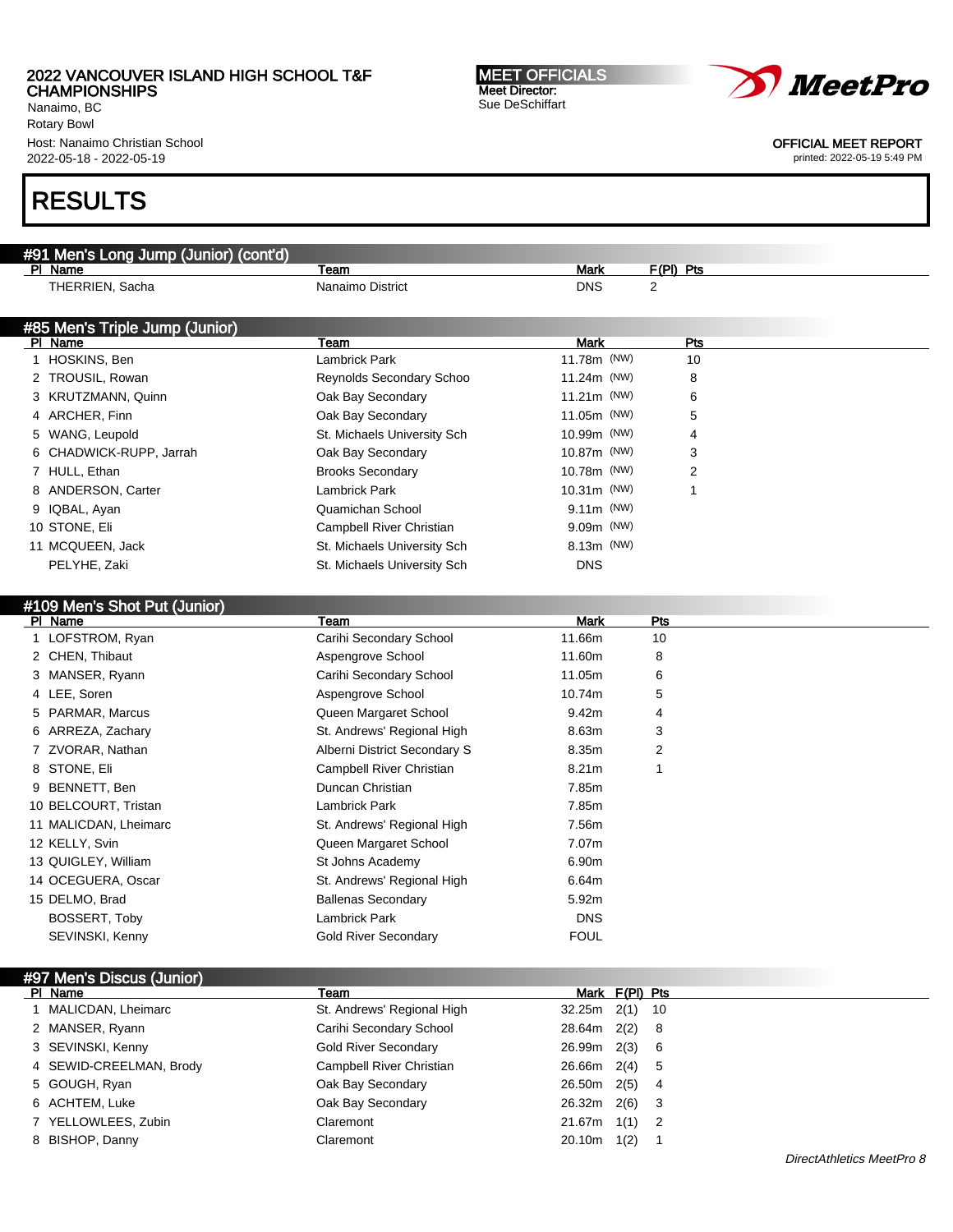Nanaimo, BC Rotary Bowl Host: Nanaimo Christian School 2022-05-18 - 2022-05-19

#97 Men's Discus (Junior) (cont'd)

# RESULTS

| PI Name                     | Team                           | Mark F(PI) Pts                           |  |
|-----------------------------|--------------------------------|------------------------------------------|--|
| 9 ARREZA, Zachary           | St. Andrews' Regional High     | 20.01m<br>1(3)                           |  |
| 10 MCLEOD, Ivan             | Duncan Christian               | 19.48m<br>2(7)                           |  |
| 11 CLOKE, Lucas             | Alberni District Secondary S   | 19.36m 2(8)                              |  |
| 12 KELLY, Svin              | Queen Margaret School          | $18.21m$ 1(4)                            |  |
| 13 BELCOURT, Tristan        | Lambrick Park                  | 18.09m 2(9)                              |  |
| 14 COX, Nathan              | <b>Highland Secondary</b>      | 17.56m 1(5)                              |  |
| 15 HANOSKI, Ethan           | <b>Lambrick Park</b>           | $17.11m$ $1(6)$                          |  |
| 16 DUNN, Grayson            | Duncan Christian               | 16.62 $m$ 1(7)                           |  |
| 17 CRAMB, Quinn             | Claremont                      | 15.66m 1(8)                              |  |
| 18 DEVAUGHN, Tristan        | <b>Ballenas Secondary</b>      | $14.50m$ 1(9)                            |  |
| STAICESKU, Zachary          | Queen Margaret School          | DNS <sub>1</sub>                         |  |
|                             |                                |                                          |  |
| #113 Men's Hammer (Junior)  |                                |                                          |  |
| PI Name                     | Team                           | <b>Mark</b><br>Pts                       |  |
| 1 ACHTEM, Luke              | Oak Bay Secondary              | 24.92m<br>10                             |  |
| 2 BELCOURT, Tristan         | <b>Lambrick Park</b>           | 24.34m<br>8                              |  |
| 3 GOUGH, Ryan               | Oak Bay Secondary              | 21.71m<br>6                              |  |
| 4 WECKESSER, Luis           | <b>Lambrick Park</b>           | 5<br>17.40m                              |  |
| 5 GIBB, Josh                | <b>Lambrick Park</b>           | 16.90m<br>4                              |  |
|                             |                                |                                          |  |
| #103 Men's Javelin (Junior) |                                |                                          |  |
| PI Name                     | Team                           | Mark F(PI) Pts                           |  |
| 1 HARFIELD, Travis          | Victoria High                  | 59.50m 2(1)<br>10                        |  |
| 2 U-MING, Kayden            | <b>GP Vanier</b>               | 42.87m 2(2)<br>8                         |  |
| 3 PRICE, Jacob              | <b>Cumberland Community Sc</b> | $40.02m$ 1(1)<br>6                       |  |
| 4 ALGUIRE, Alex             | Campbell River Christian       | 34.83m 2(3)<br>5                         |  |
| 5 KEAST, Joshua             | Oak Bay Secondary              | 34.27m 2(4)<br>4                         |  |
| 6 ACHTEM, Luke              | Oak Bay Secondary              | $33.60m$ 2(5)<br>3                       |  |
| 7 FAST, Liam                | Oak Bay Secondary              | $31.98m$ 2(6)<br>$\overline{2}$          |  |
|                             |                                |                                          |  |
| 8 HANOSKI, Ethan            | <b>Lambrick Park</b>           | $31.39m$ 2(7)<br>$\mathbf{1}$            |  |
| 9 SHURNIAK, Hunter          | Nanaimo District               | 30.85m<br>2(8)                           |  |
| 10 GIBB, Josh               | <b>Lambrick Park</b>           | $30.12m$ 2(9)                            |  |
| 11 SERVOS, Justin           | <b>Highland Secondary</b>      | 25.90m 2(10)                             |  |
| 12 ZVORAR, Nathan           | Alberni District Secondary S   | 23.84m 1(2)                              |  |
| 13 PAVICH, Jon              | Claremont                      | 22.44m 1(3)                              |  |
| 14 CRAMB, Quinn             | Claremont                      | $18.30m$ $1(4)$                          |  |
| STONE, Gideon               | Campbell River Christian       | <b>DNS</b><br>$\overline{\phantom{1}}$   |  |
| ARREZA, Zachary             | St. Andrews' Regional High     | <b>DNS</b><br>$\overline{1}$             |  |
| <b>TAGHI, Matin</b>         | Queen Margaret School          | <b>DNS</b><br>$\overline{1}$             |  |
| YELLOWLEES, Zubin           | Claremont                      | <b>DNS</b><br>$\overline{\phantom{0}}$ 1 |  |
| KELLY, Svin                 | Queen Margaret School          | <b>DNS</b><br>-1                         |  |



Meet Director: Sue DeSchiffart



OFFICIAL MEET REPORT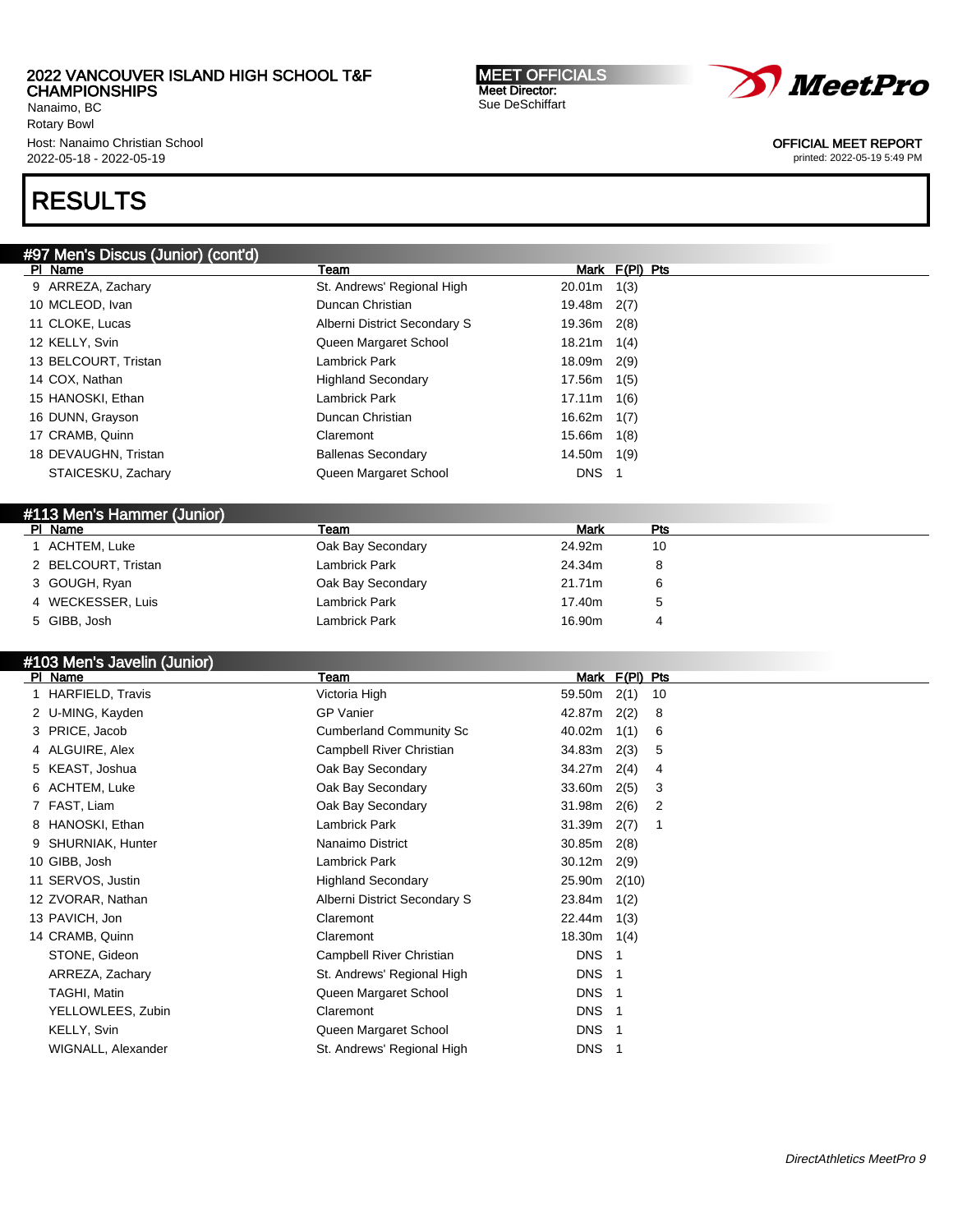Nanaimo, BC Rotary Bowl Host: Nanaimo Christian School 2022-05-18 - 2022-05-19

# RESULTS

# #27 Women's 100 Meters (Junior)

| Wind: $(-3.1)$<br><b>Finals</b> |                                 |       |     |  |
|---------------------------------|---------------------------------|-------|-----|--|
| PI Name                         | Team                            | Time  | Pts |  |
| 1 MANNALL-FRETWELL, Julia       | St. Margaret's School - Vict    | 13.56 | 10  |  |
| 2 ANDULAJEVIC, Molly            | Oak Bay Secondary               | 13.77 | 8   |  |
| 3 REID, Rachel                  | Royal Bay                       | 13.85 | 6   |  |
| 4 WEDMANN-KENT, Nova            | <b>Frances Kelsey Secondary</b> | 13.88 | 5   |  |
| 5 BURY, Erika                   | <b>GP Vanier</b>                | 14.13 | 4   |  |
| 6 MCLEISH-SHAW, Abby            | St. Michaels University Sch     | 14.20 | 3   |  |
| 7 CYR-BARKER, Shayna            | Oak Bay Secondary               | 14.26 | າ   |  |
| 8 LAMERTZ, Svenya               | St. Andrews' Regional High      | 14.27 |     |  |

# Prelims<br>PL Name

| PI Name                   | Team                            | Time                        | <u>H(PI)</u> |
|---------------------------|---------------------------------|-----------------------------|--------------|
| 1 REID, Rachel            | Royal Bay                       | $13.38Q (+3.8)$             | 3(1)         |
| 2 MANNALL-FRETWELL, Julia | St. Margaret's School - Vict    | $13.60Q (-0.9)$             | 5(1)         |
| 3 BURY, Erika             | <b>GP Vanier</b>                | $13.61Q (+7.4)$             | 4(1)         |
| 4 MCLEISH-SHAW, Abby      | St. Michaels University Sch     | $13.67q$ (+3.8)             | 3(2)         |
| 5 LAMERTZ, Svenya         | St. Andrews' Regional High      | $13.76q (+7.4)$             | 4(2)         |
| 6 CYR-BARKER, Shayna      | Oak Bay Secondary               | $13.79q (+3.8)$             | 3(3)         |
| 7 CLARKE, Carys           | Claremont                       | $13.83$ $(+3.8)$            | 3(4)         |
| 8 FINSTAD, Julia          | Glenlyon Norfolk School         | $13.92$ $(+7.4)$            | 4(3)         |
| 9 SACCUCI, Bella          | <b>GP Vanier</b>                | $13.93$ $(-0.9)$            | 5(2)         |
| 10 BRAUN, Louise          | Mount Douglas High School       | $13.95$ $(+3.8)$            | 3(5)         |
| 11 ANDULAJEVIC, Molly     | Oak Bay Secondary               | $13.97Q (-3.4)$             | 2(1)         |
| 12 WEDMANN-KENT, Nova     | <b>Frances Kelsey Secondary</b> | $14.00Q(-3.2)$              | 1(1)         |
| 13 FAWKES, Tori           | Oak Bay Secondary               | $14.05$ $(-3.4)$            | 2(2)         |
| 14 ADEGBOLA, Christiana   | Dover Bay Secondary             | $14.23$ $(+3.8)$            | 3(6)         |
| 15 ANDRUSAK, Riley        | Claremont                       | $14.38$ $(-3.2)$            | 1(2)         |
| 16 VALDEZ, Georgia        | Nanaimo District                | $14.40$ $(+7.4)$            | 4(4)         |
| 17 BROWN, Shelsea         | Campbell River Christian        | $14.51$ $(+3.8)$            | 3(7)         |
| 18 SCHRAMM, Mathilda      | Frances Kelsey Secondary        | $14.54$ $(-3.2)$            | 1(3)         |
| 19 HARRIS, Haily          | <b>Cumberland Community Sc</b>  | $14.55 \left( -0.9 \right)$ | 5(3)         |
| 20 HALL, Victoria         | Alberni District Secondary S    | $14.83$ $(-0.9)$            | 5(4)         |
| 21 PATEL, Aana            | Aspengrove School               | $14.87$ $(-3.4)$            | 2(3)         |
| 22 SOMMER, Hannah         | Campbell River Christian        | $14.90 \quad (-3.2)$        | 1(4)         |
| 22 SWAN, Jessie           | Mount Douglas High School       | $14.90$ $(+7.4)$            | 4(5)         |
| 24 MANJ, Alliyah          | Dover Bay Secondary             | $14.96$ $(-3.2)$            | 1(5)         |
| 25 KERR, Sydney           | <b>Ballenas Secondary</b>       | $15.20 \left(-0.9\right)$   | 5(5)         |
| 26 FAIRWEATHER, Anna      | Quamichan School                | $15.41$ $(-3.2)$            | 1(6)         |
| 26 ZHAO, Larisse          | St. Michaels University Sch     | $15.41 \quad (-3.4)$        | 2(4)         |
| 28 HIGGINS, Roisin        | St. Andrews' Regional High      | $15.51$ $(-3.4)$            | 2(5)         |
| 29 GEDISCHK, Natalia      | St. Andrews' Regional High      | $15.76$ $(-3.4)$            | 2(6)         |
| 30 JAMIESON, Clara        | <b>GP Vanier</b>                | $15.85$ $(-0.9)$            | 5(6)         |
| 31 SAMBETH, Jule          | Alberni District Secondary S    | $15.96$ $(+3.8)$            | 3(8)         |
| 32 DORE, Savana           | Kwalikum Secondary              | $16.07$ $(-3.4)$            | 2(7)         |
| 33 WOLFSBERGER, Amelie    | <b>Ballenas Secondary</b>       | $16.25$ $(+7.4)$            | 4(6)         |
| 34 VIVANCO, Ana           | <b>Ballenas Secondary</b>       | $16.61$ $(-3.4)$            | 2(8)         |
|                           |                                 |                             |              |

MEET OFFICIALS Meet Director: Sue DeSchiffart



OFFICIAL MEET REPORT printed: 2022-05-19 5:49 PM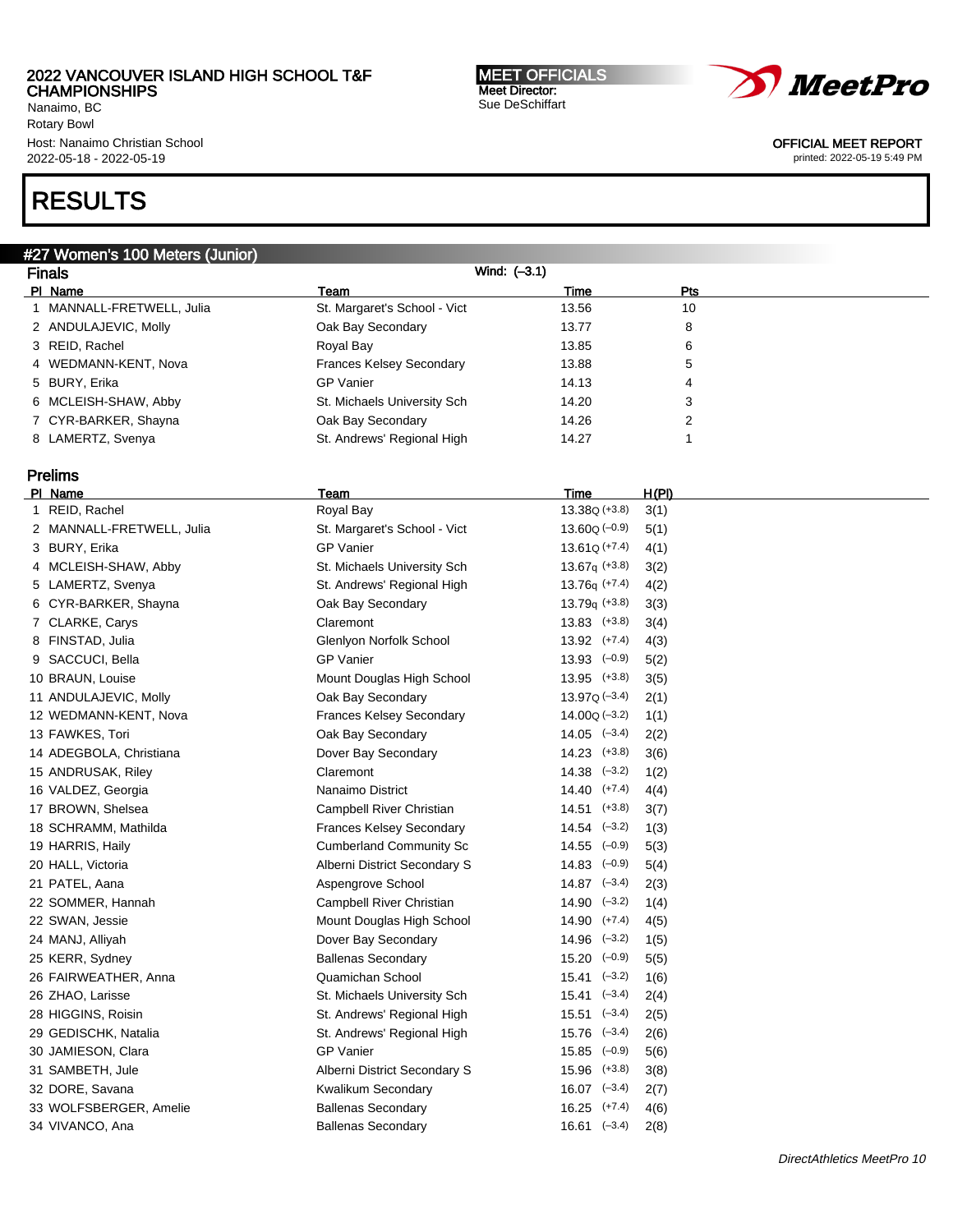Nanaimo, BC Rotary Bowl Host: Nanaimo Christian School 2022-05-18 - 2022-05-19

#### MEET OFFICIALS Meet Director: Sue DeSchiffart



OFFICIAL MEET REPORT

printed: 2022-05-19 5:49 PM

# RESULTS

#### #27 Women's 100 Meters (Junior) (cont'd) Prelims

| Pielins                |                      |                  |              |
|------------------------|----------------------|------------------|--------------|
| PI Name                | Team                 | Time             | H(PI)        |
| 35 STREICHER, Patricia | Gold River Secondary | $16.86$ $(-3.2)$ | 1(7)         |
| 36 ORUKOTAN, Naomi     | Pacific Christian    | $17.05$ $(-3.2)$ | 1(8)         |
| RUTHERFORD, Lili       | Nanaimo District     | <b>DNS</b>       | 4            |
| VARGA, Amelia          | Cowichan Secondary   | <b>DNS</b>       | 4            |
| BIEDERMANN, Pia        | Lambrick Park        | <b>DNS</b>       | $\mathbf{b}$ |
|                        |                      |                  |              |

### #45 Women's 200 Meters (Junior)

| <b>Finals</b>             | Wind: (-3.7)                    |       |     |  |
|---------------------------|---------------------------------|-------|-----|--|
| PI Name                   | Team                            | Time  | Pts |  |
| VIZINA, Maya              | St. Andrews' Regional High      | 27.60 | 10  |  |
| 2 TUNKL-KORINEK, Izzy     | Oak Bay Secondary               | 29.10 | 8   |  |
| 3 MANNALL-FRETWELL, Julia | St. Margaret's School - Vict    | 29.14 | 6   |  |
| 4 THIBODEAU, Zawa         | Mount Douglas High School       | 29.15 | 5   |  |
| 5 LAMERTZ, Svenya         | St. Andrews' Regional High      | 29.18 | 4   |  |
| 6 SACCUCI, Bella          | <b>GP</b> Vanier                | 29.36 | 3   |  |
| 7 RUSSELL, Lucy           | Nanaimo District                | 29.41 | າ   |  |
| 8 WEDMANN-KENT, Nova      | <b>Frances Kelsey Secondary</b> | 30.21 |     |  |

# Prelims

| PI Name                   | Team                            | Time                      | H(PI) |
|---------------------------|---------------------------------|---------------------------|-------|
| 1 VIZINA, Maya            | St. Andrews' Regional High      | 26.70 <sub>Q</sub> (+1.8) | 4(1)  |
| 2 TUNKL-KORINEK, Izzy     | Oak Bay Secondary               | $27.76Q (+1.9)$           | 2(1)  |
| 3 THIBODEAU, Zawa         | Mount Douglas High School       | $28.14Q (+0.3)$           | 3(1)  |
| 4 SACCUCI, Bella          | <b>GP Vanier</b>                | $28.22q (+0.3)$           | 3(2)  |
| 5 RUSSELL, Lucy           | Nanaimo District                | $28.31q$ (+0.3)           | 3(3)  |
| 6 WEDMANN-KENT, Nova      | <b>Frances Kelsey Secondary</b> | $28.52q$ (+1.9)           | 2(2)  |
| 7 MANNALL-FRETWELL, Julia | St. Margaret's School - Vict    | $28.53Q(-1.3)$            | 1(1)  |
| 7 LAMERTZ, Svenya         | St. Andrews' Regional High      | $28.53q$ (+1.8)           | 4(2)  |
| 9 ANDULAJEVIC, Molly      | Oak Bay Secondary               | $28.60$ $(-1.3)$          | 1(2)  |
| 10 BORSA, Chyvonne        | <b>Wellington Secondary</b>     | 28.69 (+1.9)              | 2(3)  |
| 11 SCHRAMM, Mathilda      | <b>Frances Kelsey Secondary</b> | $29.16$ (+0.3)            | 3(4)  |
| 12 HOFFMAN, Elisabeth     | Carihi Secondary School         | 29.24 (+1.8)              | 4(3)  |
| 13 MCLEISH-SHAW, Abby     | St. Michaels University Sch     | $29.67$ (+1.8)            | 4(4)  |
| 14 MANJ, Alliyah          | Dover Bay Secondary             | 29.76 (+0.3)              | 3(5)  |
| 15 ADEGBOLA, Christiana   | Dover Bay Secondary             | 29.97 (+1.8)              | 4(5)  |
| 16 VARGA, Amelia          | Cowichan Secondary              | 29.98 (+1.9)              | 2(4)  |
| 17 CLARKE, Carys          | Claremont                       | $30.34$ $(-1.3)$          | 1(3)  |
| 18 WIDDOWSON, Georgia     | St. Andrews' Regional High      | $30.51$ $(-1.3)$          | 1(4)  |
| 19 VALDEZ, Georgia        | Nanaimo District                | $30.60$ $(+1.8)$          | 4(6)  |
| 20 BROWN, Shelsea         | Campbell River Christian        | $(+0.3)$<br>30.71         | 3(6)  |
| 21 BROWN, Payge           | Mark R. Isfeld Secondary        | $30.96$ (+1.9)            | 2(5)  |
| 22 FAIRWEATHER, Anna      | Quamichan School                | $31.26$ (+0.3)            | 3(7)  |
| 23 KERR, Sydney           | <b>Ballenas Secondary</b>       | $31.71$ (+1.9)            | 2(6)  |
| 24 SWAN, Jessie           | Mount Douglas High School       | $32.21$ $(-1.3)$          | 1(5)  |
| 25 MCMINN, Annika         | Dover Bay Secondary             | $32.64$ $(-1.3)$          | 1(6)  |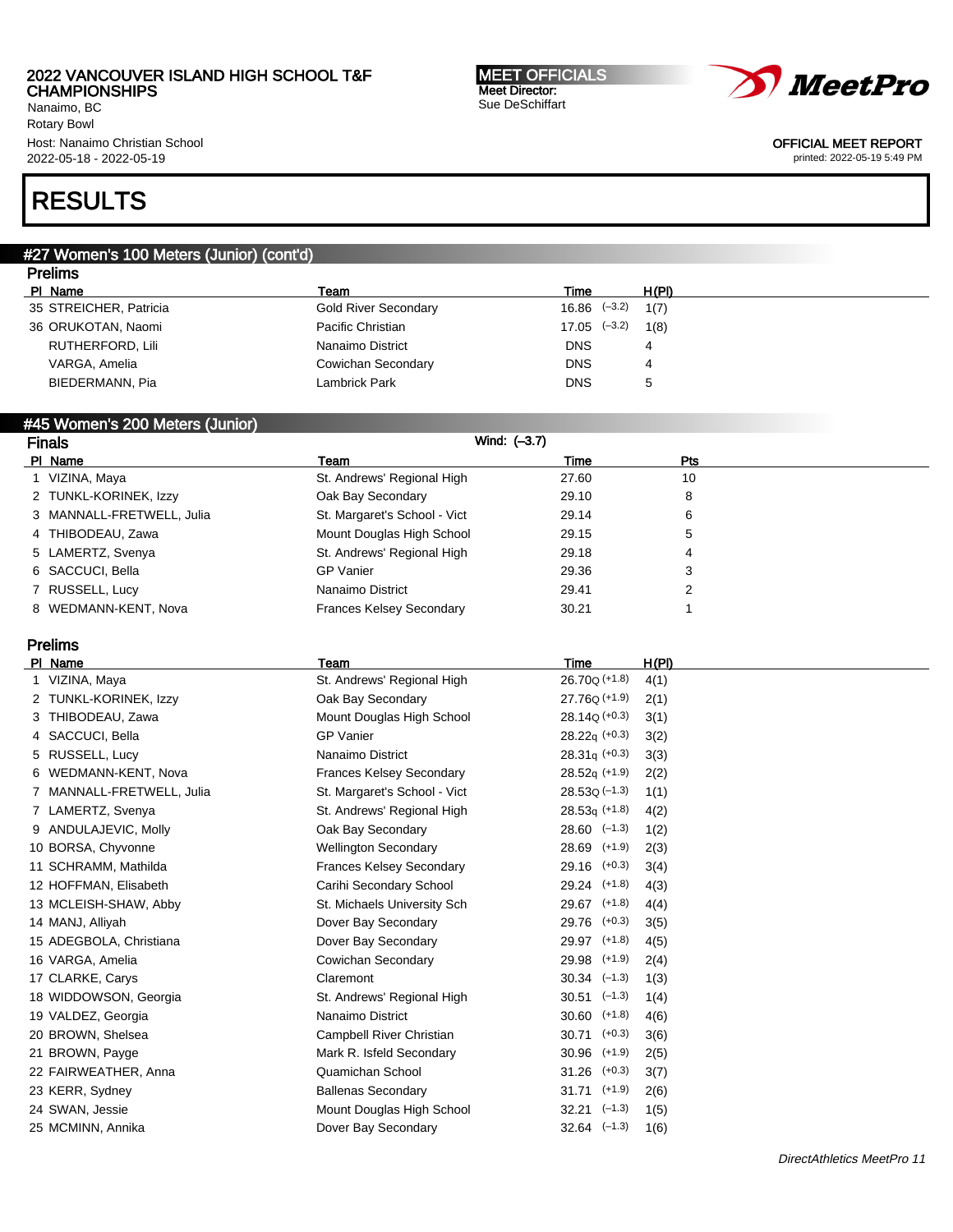Nanaimo, BC Rotary Bowl Host: Nanaimo Christian School 2022-05-18 - 2022-05-19

# RESULTS

#### #45 Women's 200 Meters (Junior) (cont'd) Prelims

| 1711113             |                           |                         |       |
|---------------------|---------------------------|-------------------------|-------|
| PI Name             | Team                      | Time                    | H(PI) |
| 26 DORE, Savana     | Kwalikum Secondary        | $32.68$ $(-1.3)$ $1(7)$ |       |
| 27 MCCULLOCH, Katie | <b>Ballenas Secondary</b> | $34.71$ $(-1.3)$ $1(8)$ |       |
| BIEDERMANN, Pia     | Lambrick Park             | <b>DNS</b>              |       |
| RUTHERFORD, Lili    | Nanaimo District          | <b>DNS</b>              | 4     |
|                     |                           |                         |       |

#### #21 Women's 400 Meters (Junior) Finals

| гнар                  |                                 |            |            |
|-----------------------|---------------------------------|------------|------------|
| PI Name               | Team                            | Time       | <b>Pts</b> |
| VIZINA, Maya          | St. Andrews' Regional High      | 1:00.31    | 10         |
| 2 MUSIC, Maja         | Royal Bay                       | 1:02.04    | 8          |
| 3 TUNKL-KORINEK, Izzy | Oak Bay Secondary               | 1:03.16    | 6          |
| 4 GILLETTE, Brea      | Nanaimo District                | 1:03.59    | 5          |
| 5 GRAMSTAD, Mia       | <b>Brentwood College School</b> | 1:04.87    | 4          |
| 6 BERGEMANN, Annika   | Oak Bay Secondary               | 1:08.13    | 3          |
| 7 MARTIN, Haley       | Nanaimo District                | 1:09.10    | 2          |
| HOFFMAN, Elisabeth    | Carihi Secondary School         | <b>DNF</b> |            |

# Prelims

| PI.<br>Name           | Team                            | H(PI)<br>Time                |
|-----------------------|---------------------------------|------------------------------|
| MARTIN, Haley         | Nanaimo District                | 1:00.99Q<br>2(1)             |
| 2 VIZINA, Maya        | St. Andrews' Regional High      | 1:01.64Q<br>3(1)             |
| 3 GILLETTE, Brea      | Nanaimo District                | 1:02.20Q<br>1(1)             |
| 4 MUSIC, Maja         | Royal Bay                       | 1:02.68Q<br>1(2)             |
| 5 GRAMSTAD, Mia       | <b>Brentwood College School</b> | 1:04.50Q<br>2(2)             |
| 6 HOFFMAN, Elisabeth  | Carihi Secondary School         | 1:05.37 <sub>q</sub><br>2(3) |
| 7 TUNKL-KORINEK, Izzy | Oak Bay Secondary               | 1:05.52Q<br>3(2)             |
| 8 BERGEMANN, Annika   | Oak Bay Secondary               | 1:06.97q<br>1(3)             |
| 9 LUBBEN, Skyler      | Reynolds Secondary Schoo        | 1:07.95<br>3(3)              |
| 10 DI, Mello          | Mount Douglas High School       | 1:07.99<br>2(4)              |
| 11 FILANOVSKY, Nikita | Aspengrove School               | 1:09.45<br>3(4)              |
| 12 ANDRUSAK, Riley    | Claremont                       | 1:10.33<br>3(5)              |
| 13 WIGHT, Kaylen      | Claremont                       | 1:11.15<br>2(5)              |
| 14 COLLINS, Liv       | <b>Cedar Community School</b>   | 1:12.59<br>3(6)              |
| 15 WARREN, Abby       | <b>Highland Secondary</b>       | 1:13.00<br>3(7)              |
| 16 FAIRWEATHER, Anna  | Quamichan School                | 1:15.42<br>1(4)              |
| 17 JAMIESON, Clara    | <b>GP Vanier</b>                | 1:17.47<br>1(5)              |
| 18 SPRATT, Zoe        | St. Andrews' Regional High      | 1:18.27<br>2(6)              |
| BROWN, Payge          | Mark R. Isfeld Secondary        | <b>DNS</b>                   |
| <b>UNGER, Neeve</b>   | Glenlyon Norfolk School         | <b>DNS</b><br>1              |
| ALBERT, Madeline      | St. Michaels University Sch     | <b>DNS</b><br>2              |
|                       |                                 |                              |

### #39 Women's 800 Meters (Junior)

| PI Name         | ⊺eam                     | Time    | $H(PI)$ Pts |  |
|-----------------|--------------------------|---------|-------------|--|
| DOW, Alexa      | Frances Kelsey Secondary | 2:10.26 | 3(1)<br>-10 |  |
| 2 MARTIN, Haley | Nanaimo District         | 2:27.77 | 3(2)        |  |

MEET OFFICIALS Meet Director: Sue DeSchiffart



### OFFICIAL MEET REPORT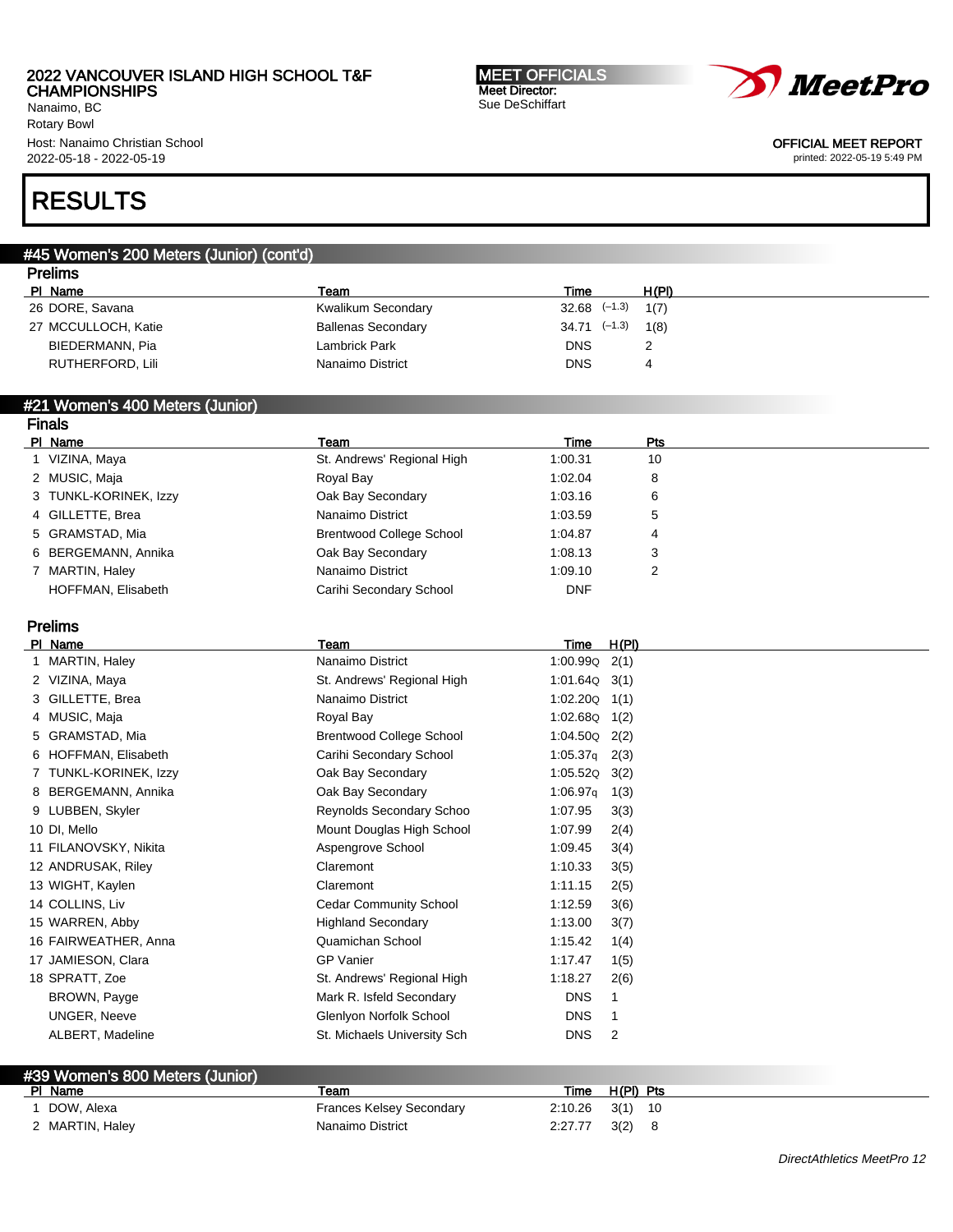Nanaimo, BC Rotary Bowl Host: Nanaimo Christian School 2022-05-18 - 2022-05-19

# RESULTS

| #39 Women's 800 Meters (Junior) (cont'd) |                                 |            |             |  |  |  |
|------------------------------------------|---------------------------------|------------|-------------|--|--|--|
| PI Name                                  | Team                            | Time       | $H(PI)$ Pts |  |  |  |
| 3 HITZBLECK, Luise                       | <b>Brentwood College School</b> | 2:28.67    | 3(3)<br>6   |  |  |  |
| 4 GILLETTE, Brea                         | Nanaimo District                | 2:32.71    | 2(1)<br>5   |  |  |  |
| 5 MOLONY, Julia                          | Reynolds Secondary Schoo        | 2:32.72    | 3(4)<br>4   |  |  |  |
| PARFITT, Saige<br>6                      | Reynolds Secondary Schoo        | 2:33.05    | 3(5)<br>3   |  |  |  |
| 7 PRINCE, Nora                           | <b>Cedar Community School</b>   | 2:40.05    | 2(2)<br>2   |  |  |  |
| 8 WARREN, Abby                           | <b>Highland Secondary</b>       | 2:42.06    | 2(3)<br>1   |  |  |  |
| BIEBER, Audrey<br>9                      | Mount Douglas High School       | 2:42.30    | 3(6)        |  |  |  |
| 10 KERRIGAN, Isabelle                    | <b>Gulf Island Secondary</b>    | 2:44.28    | 2(4)        |  |  |  |
| 11 DI, Mello                             | Mount Douglas High School       | 2:45.24    | 3(7)        |  |  |  |
| 12 PRATT, Callie                         | <b>GP Vanier</b>                | 2:48.96    | 2(5)        |  |  |  |
| 13 TOOP, Sarah                           | Dover Bay Secondary             | 2:56.24    | 1(1)        |  |  |  |
| 14 LEWIS, Rachel                         | Dover Bay Secondary             | 2:57.19    | 1(2)        |  |  |  |
| 15 BASRA, Kate                           | Alberni District Secondary S    | 3:10.48    | 1(3)        |  |  |  |
| MORSE, Zoe                               | Kwalikum Secondary              | DNS.       | 2           |  |  |  |
| ENRICH-DAVIES, Lucia                     | Nanaimo District                | <b>DNS</b> | 2           |  |  |  |
| <b>UNGER, Neeve</b>                      | Glenlyon Norfolk School         | <b>DNS</b> | 3           |  |  |  |

# #52 Women's 1500 Meters (Junior)

| $\sim$ $\sim$ $\sim$ $\sim$ $\sim$ $\sim$ $\sim$ $\sim$<br>PI Name | Team                            | Time       | Pts |
|--------------------------------------------------------------------|---------------------------------|------------|-----|
| DOW, Alexa                                                         | <b>Frances Kelsey Secondary</b> | 4:42.21    | 10  |
| 2 HUNTER-SIEBERT, Tessa                                            | Stellys                         | 4:54.67    | 8   |
| 3 CHUDLEY, Clara                                                   | Spectrum                        | 5:02.37    | 6   |
| 4 EAMES, Mady                                                      | Claremont                       | 5:11.54    | 5   |
| 5 JOINER, Isabelle                                                 | Oak Bay Secondary               | 5:20.73    | 4   |
| 6 BACON, Genevieve                                                 | Royal Bay                       | 5:20.94    | 3   |
| 7 GRAMSTAD, Mia                                                    | <b>Brentwood College School</b> | 5:25.61    | 2   |
| 8 PRINCE, Nora                                                     | <b>Cedar Community School</b>   | 5:36.69    |     |
| 9 MINICHIELLO, Moira                                               | Nanaimo District                | 5:37.44    |     |
| 10 BIEBER, Audrey                                                  | Mount Douglas High School       | 5:43.07    |     |
| 11 BORSA, Chyvonne                                                 | <b>Wellington Secondary</b>     | 5:44.45    |     |
| 12 SHARP, Beatrice                                                 | St. Michaels University Sch     | 5:50.63    |     |
| 13 TOOP, Sarah                                                     | Dover Bay Secondary             | 6:01.27    |     |
| 14 BROOKES, Bridget                                                | Claremont                       | 6:01.57    |     |
| 15 PONCELAT, Morgane                                               | <b>Brooks Secondary</b>         | 6:02.33    |     |
| 16 LEWIS, Ava                                                      | Oak Bay Secondary               | 6:05.68    |     |
| 17 JAMIESON, Clara                                                 | <b>GP Vanier</b>                | 6:25.64    |     |
| SHARPE, Beatrice                                                   | St. Michaels University Sch     | 5:50.63    |     |
| MOLONY, Julia                                                      | Reynolds Secondary Schoo        | <b>DNS</b> |     |
| MORSE, Zoe                                                         | Kwalikum Secondary              | <b>DNS</b> |     |
| LAWRENCE, Maia                                                     | Oak Bay Secondary               | <b>NT</b>  |     |
|                                                                    |                                 |            |     |

### #11 Women's 3000 Meters (Junior) Pl Name Team Time Pts 1 HUNTER-SIEBERT, Tessa Stellys 10:58.23 10:58.23 10 2 HITZBLECK, Luise **Brentwood College School** 11:19.90 8 3 EAMES, Mady Claremont 11:20.30 6

MEET OFFICIALS Meet Director: Sue DeSchiffart



OFFICIAL MEET REPORT

printed: 2022-05-19 5:49 PM

DirectAthletics MeetPro 13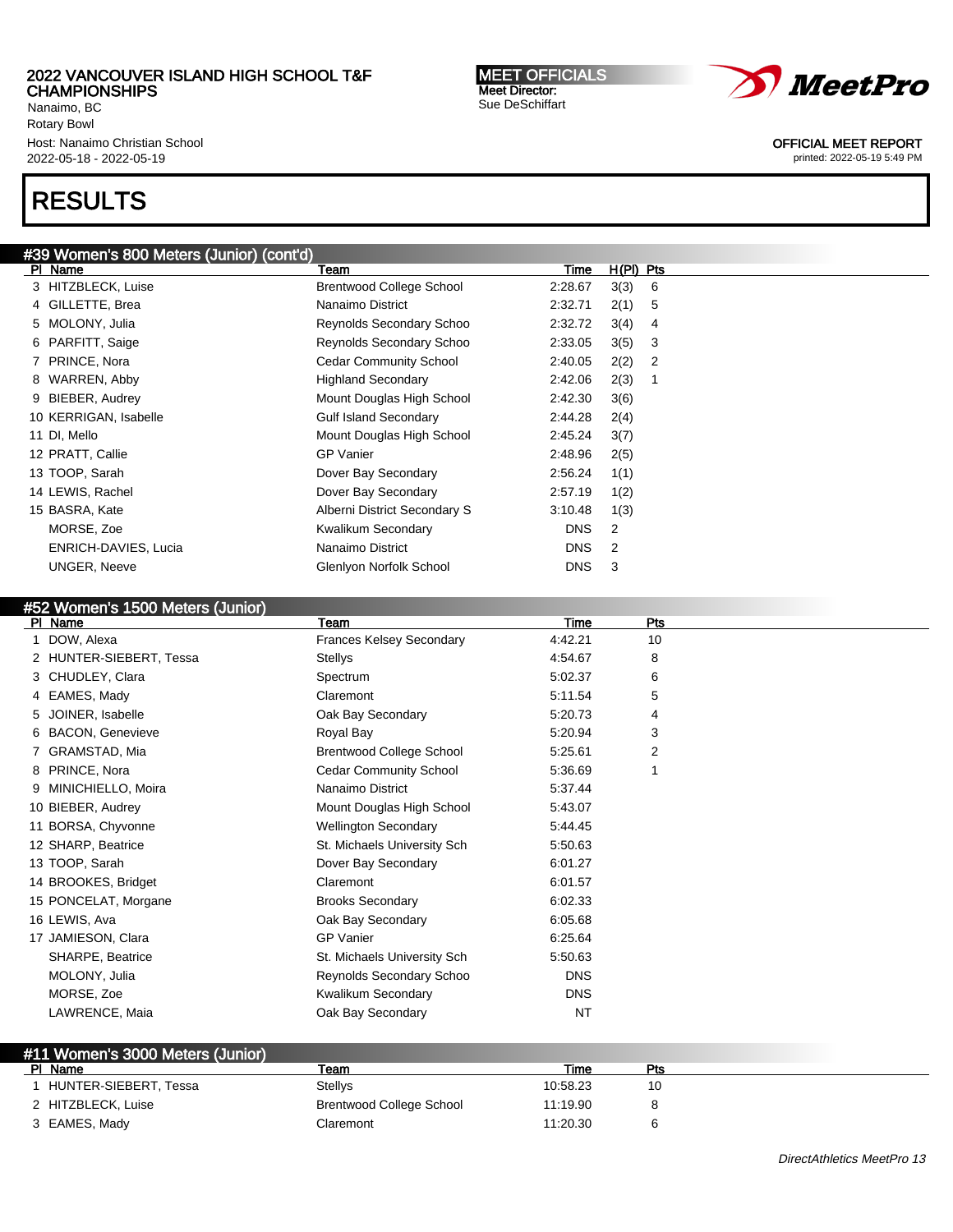Nanaimo, BC Rotary Bowl Host: Nanaimo Christian School 2022-05-18 - 2022-05-19

#### MEET OFFICIALS Meet Director: Sue DeSchiffart



OFFICIAL MEET REPORT

printed: 2022-05-19 5:49 PM

# RESULTS

| #11 Women's 3000 Meters (Junior) (cont'd) |                              |            |     |  |
|-------------------------------------------|------------------------------|------------|-----|--|
| PI Name                                   | Team                         | Time       | Pts |  |
| 4 COYLE, Tessa                            | Aspengrove School            | 11:56.99   | 5   |  |
| 5 SAUNDERS, Nicole                        | Aspengrove School            | 11:57.73   |     |  |
| 6 KERRIGAN, Isabelle                      | <b>Gulf Island Secondary</b> | 12:03.68   | З   |  |
| 7 BORSA, Chyvonne                         | <b>Wellington Secondary</b>  | 12:12.39   |     |  |
| 8 PONCELAT, Morgane                       | <b>Brooks Secondary</b>      | 13:20.05   |     |  |
| BIEBER, Audrey                            | Mount Douglas High School    | <b>DNS</b> |     |  |

### #5 Women's 80m Hurdles (Junior)

|                  | Team                                                                                                                                                                                                            | Time |                                                                                                                                                                                  |                                                                                                                                     |
|------------------|-----------------------------------------------------------------------------------------------------------------------------------------------------------------------------------------------------------------|------|----------------------------------------------------------------------------------------------------------------------------------------------------------------------------------|-------------------------------------------------------------------------------------------------------------------------------------|
|                  | Nanaimo District                                                                                                                                                                                                |      |                                                                                                                                                                                  | 10                                                                                                                                  |
|                  | Alberni District Secondary S                                                                                                                                                                                    |      |                                                                                                                                                                                  | 8                                                                                                                                   |
|                  | <b>Brooks Secondary</b>                                                                                                                                                                                         |      |                                                                                                                                                                                  | 6                                                                                                                                   |
|                  | Oak Bay Secondary                                                                                                                                                                                               |      |                                                                                                                                                                                  | 5                                                                                                                                   |
|                  | Alberni District Secondary S                                                                                                                                                                                    |      |                                                                                                                                                                                  | 4                                                                                                                                   |
|                  | Claremont                                                                                                                                                                                                       |      |                                                                                                                                                                                  |                                                                                                                                     |
|                  | Mount Douglas High School                                                                                                                                                                                       |      |                                                                                                                                                                                  | 2                                                                                                                                   |
|                  | Oak Bay Secondary                                                                                                                                                                                               |      | 1(2)                                                                                                                                                                             |                                                                                                                                     |
|                  | <b>Belmont Secondary</b>                                                                                                                                                                                        |      |                                                                                                                                                                                  |                                                                                                                                     |
|                  | <b>Gold River Secondary</b>                                                                                                                                                                                     |      | 1(3)                                                                                                                                                                             |                                                                                                                                     |
| ALBERT, Madeline | St. Michaels University Sch                                                                                                                                                                                     | NT   | 2                                                                                                                                                                                |                                                                                                                                     |
|                  | PI Name<br>1 PARIS, Lydia<br>2 ROSA, Julia<br>3 THRASHER, Aria<br>4 FAWKES, Tori<br>5 HOFLER, Marie<br>6 ANDRUSAK, Riley<br>7 THIBODEAU, Zawa<br>8 DIACHINA, Aislinn<br>9 VENABLES, Sophie<br>10 LAROCHE, Bella |      | $13.33$ $(+3.1)$<br>$14.93$ $(+3.1)$<br>$15.51$ $(+3.1)$<br>$15.57$ $(+3.1)$<br>$15.69$ $(+0.0)$<br>$15.94$ $(+3.1)$<br>$15.96$ $(+0.0)$<br>$16.53$ $(+3.1)$<br>$16.68$ $(+0.0)$ | $H(PI)$ Pts<br>$\overline{2}$<br>$\overline{2}$<br>$14.99$ $(+3.1)$ 2<br>- 2<br>$\overline{2}$<br>$1(1)$ 3<br>- 2<br>$\overline{2}$ |

# #34 Women's 300m Hurdles (Junior)

| PI Name            | Team                           | Time  | Pts |  |
|--------------------|--------------------------------|-------|-----|--|
| MARTIN, Haley      | Nanaimo District               | 48.75 | 10  |  |
| 2 THRASHER, Aria   | <b>Brooks Secondary</b>        | 52.01 | 8   |  |
| 3 VENABLES, Sophie | <b>Belmont Secondary</b>       | 52.89 | 6   |  |
| 4 HARRIS, Haily    | <b>Cumberland Community Sc</b> | 53.45 | 5   |  |
| 5 ROSA, Julia      | Alberni District Secondary S   | 55.38 | 4   |  |
| 6 HOFLER, Marie    | Alberni District Secondary S   | 57.30 | J   |  |
| 7 GARSKA, Lotta    | Alberni District Secondary S   | 59.26 |     |  |

| #64 Women's 1500m Steeple (Junior) |                                 |         |     |  |
|------------------------------------|---------------------------------|---------|-----|--|
| PI Name                            | Team                            | Time    | Pts |  |
| HITZBLECK, Luise                   | <b>Brentwood College School</b> | 5:42.04 | 10  |  |
| 2 JOINER, Isabelle                 | Oak Bay Secondary               | 6:00.59 | 8   |  |
| 3 GARSKA, Lotta                    | Alberni District Secondary S    | 6:35.24 | 6   |  |
| 4 BERGEMANN, Annika                | Oak Bay Secondary               | 6:40.71 | 5   |  |
| 5 LEWIS, Ava                       | Oak Bay Secondary               | 6:56.03 | 4   |  |
| 6 MCLEOD, Marlee                   | Lambrick Park                   | 7:29.88 |     |  |

| #58 Women's 1500m Walk (Junior) |                          |          |     |  |
|---------------------------------|--------------------------|----------|-----|--|
| PI Name                         | Team                     | Time     | Pts |  |
| LUNDMAN, Annika                 | Dover Bay Secondary      | 8:04.68  | 10  |  |
| 2 BLUMEL, Annette               | Quamichan School         | 8:55.63  | 8   |  |
| 3 NOWAK, Glenn                  | Oak Bay Secondary        | 11:01.00 | 6   |  |
| 4 JOINER, Isabelle              | Oak Bay Secondary        | 11:30.52 | 5   |  |
| 5 SHIRRAN, Sydney               | Campbell River Christian | 11:39.62 | 4   |  |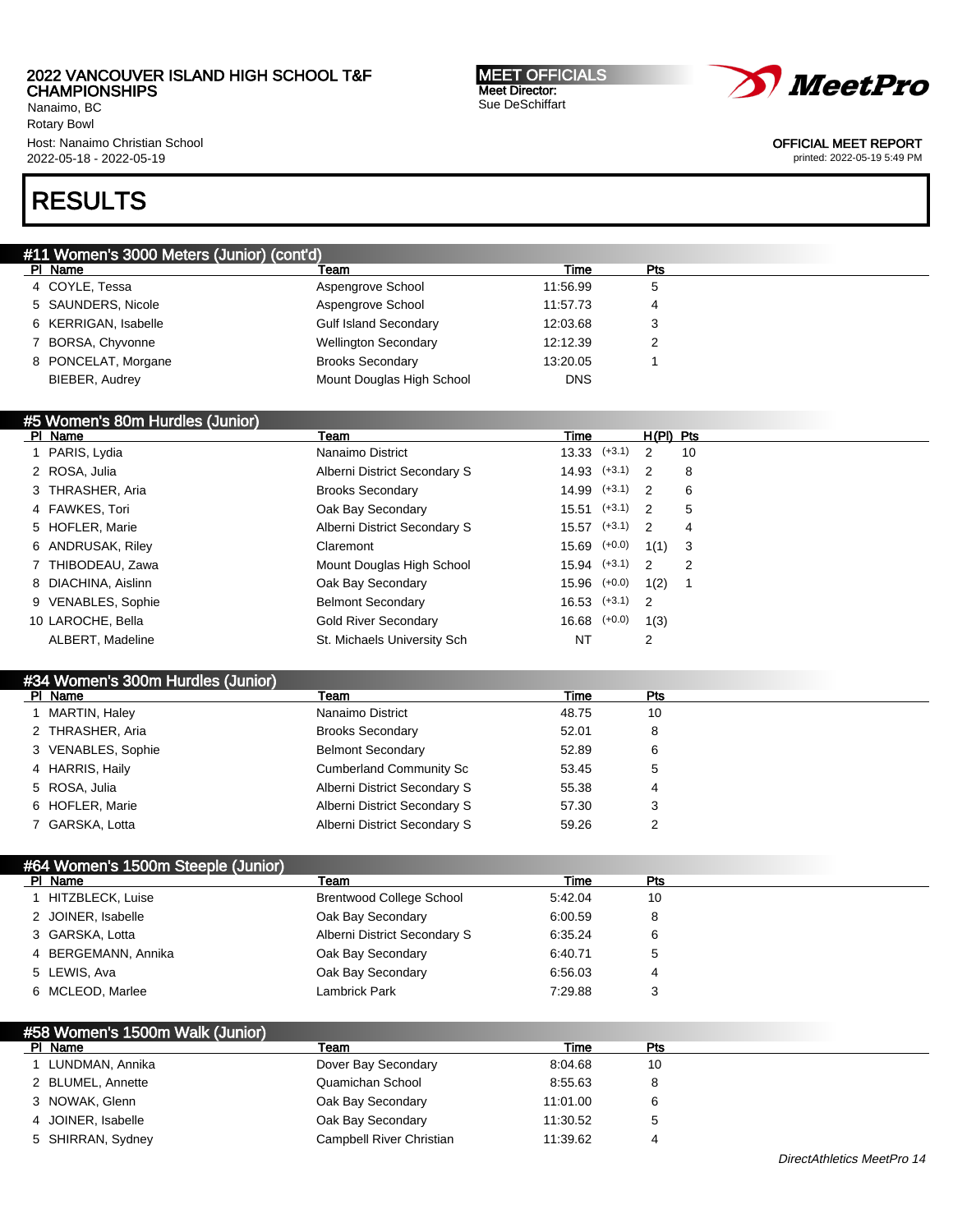Nanaimo, BC Rotary Bowl Host: Nanaimo Christian School 2022-05-18 - 2022-05-19

MEET OFFICIALS Meet Director: Sue DeSchiffart



OFFICIAL MEET REPORT

printed: 2022-05-19 5:49 PM

# RESULTS

| #58 Women's 1500m Walk (Junior) (cont'd) |                         |      |     |  |
|------------------------------------------|-------------------------|------|-----|--|
| PI Name                                  | Team                    | Time | Pts |  |
| LALLI, Amisha                            | Oak Bay Secondary       | DQ   |     |  |
| MCLEOD, Marlee                           | Lambrick Park           | DQ   |     |  |
| LEFRANCOIS, Agathe                       | <b>Brooks Secondary</b> | DNS  |     |  |

### #15 Women's 4 x 100m Relay (Junior)

| <b>Finals</b>                        |       |     |  |
|--------------------------------------|-------|-----|--|
| PI Team                              | Time  | Pts |  |
| 1 St. Andrews' Regional High Sch (B) | 47.74 | 10  |  |
| 2 Oak Bay Secondary (A)              | 47.80 | 8   |  |
| 3 Royal Bay (A)                      | 49.52 | 6   |  |
| 4 Mount Douglas High School (A)      | 49.84 | 5   |  |
| 5 Oak Bay Secondary (B)              | 50.33 | 4   |  |
| 6 Claremont (A)                      | 50.37 | 3   |  |
| 7 GP Vanier (A)                      | 51.59 | 2   |  |
| 8 St. Andrews' Regional High Sch (A) | 55.80 |     |  |
|                                      |       |     |  |

## Prelims

| PI Team                               | Time                | H(PI) |
|---------------------------------------|---------------------|-------|
| 1 Oak Bay Secondary (A)               | 52.67Q 2(1)         |       |
| 2 St. Andrews' Regional High Sch (B)  | $53.45Q \quad 1(1)$ |       |
| 3 Royal Bay (A)                       | 55.02Q 1(2)         |       |
| 4 Oak Bay Secondary (B)               | 55.82Q 2(2)         |       |
| 5 Mount Douglas High School (A)       | 56.36Q              | 1(3)  |
| 6 Claremont (A)                       | 56.73Q 2(3)         |       |
| 7 GP Vanier (A)                       | 58.32q              | 1(4)  |
| 8 St. Andrews' Regional High Sch (A)  | 58.38g              | 1(5)  |
| 9 Mount Douglas High School (B)       | 59.19               | 2(4)  |
| 10 Alberni District Secondary Sch (A) | 1:00.16             | 2(5)  |
| 11 Ballenas Secondary (A)             | 1:02.60             | 2(6)  |
| 12 Glenlyon Norfolk School (A)        | 1:06.14             | 1(6)  |
| Lambrick Park (A)                     | <b>DNS</b>          |       |
| Cedar Community School (A)            | <b>DNS</b>          | 2     |
|                                       |                     |       |

# #67 Women's 4 x 400m Relay (Junior)

| PI Team                               | Time    | $H(PI)$ Pts |                            |
|---------------------------------------|---------|-------------|----------------------------|
| 1 Royal Bay (A)                       | 4:19.77 | $2(1)$ 10   |                            |
| 2 St. Andrews' Regional High Sch (A)  | 4:22.74 | 2(2) 8      |                            |
| 3 Nanaimo District (A)                | 4:22.95 | 2(3) 6      |                            |
| 4 Oak Bay Secondary (A)               | 4:30.71 | 2(4) 5      |                            |
| 5 Mount Douglas High School (A)       | 4:36.57 | $2(5)$ 4    |                            |
| 6 Claremont (A)                       | 4:37.51 | $1(1)$ 3    |                            |
| 7 Mark R. Isfeld Secondary (A)        | 4:43.90 | 1(2)        | $\overline{\phantom{0}}^2$ |
| 8 Dover Bay Secondary (A)             | 4:58.55 | 1(3)        |                            |
| 9 Oak Bay Secondary (B)               | 4:59.82 | 2(6)        |                            |
| 10 Alberni District Secondary Sch (A) | 5:00.05 | 1(4)        |                            |
| 11 St. Andrews' Regional High Sch (B) | 5:07.85 | 2(7)        |                            |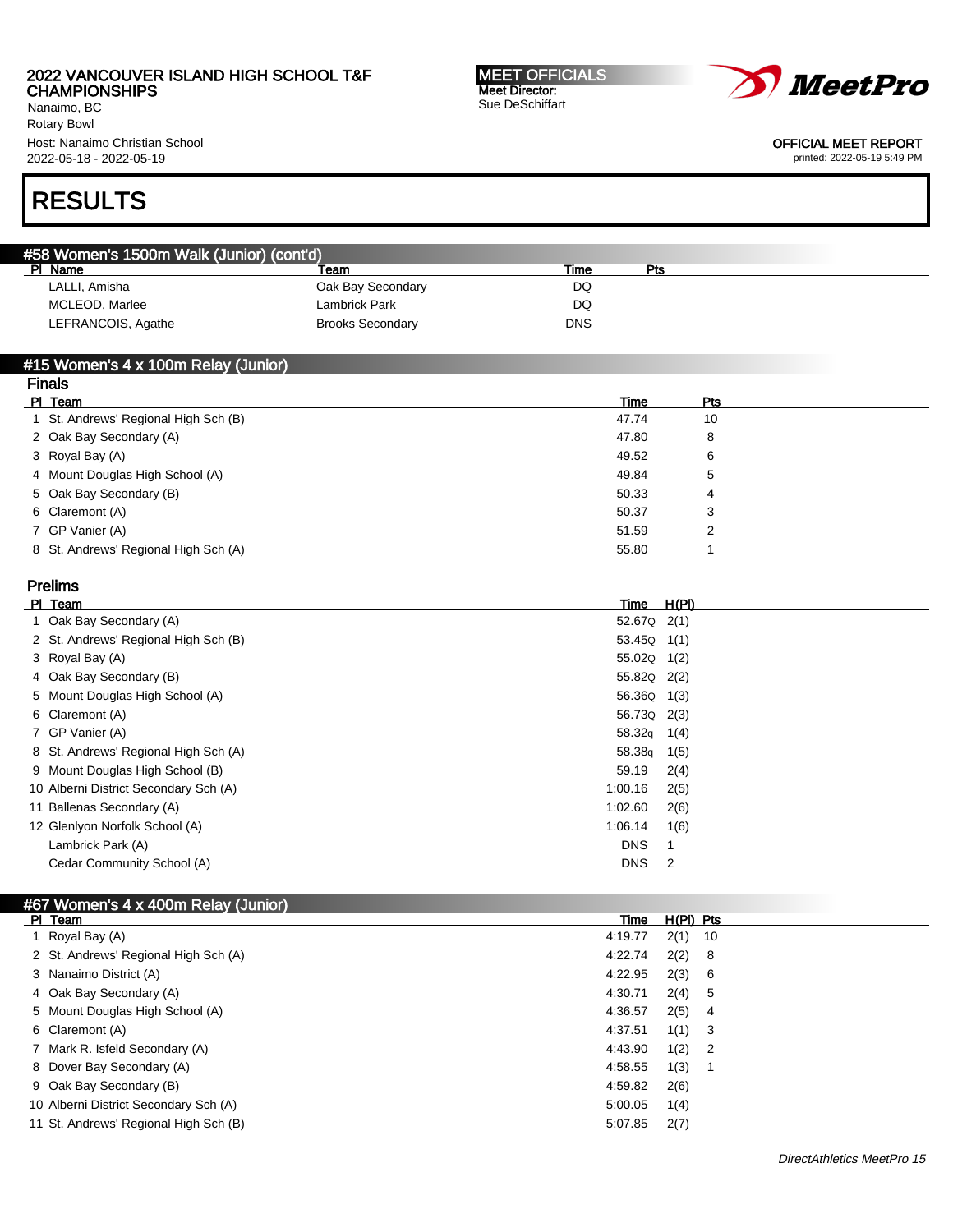Nanaimo, BC Rotary Bowl Host: Nanaimo Christian School 2022-05-18 - 2022-05-19

# RESULTS

| #67 Women's 4 x 400m Relay (Junior) (cont'd) |            |           |
|----------------------------------------------|------------|-----------|
| PI Team                                      | Time       | H(PI) Pts |
| Lambrick Park (A)                            | <b>DNS</b> |           |
| GP Vanier (A)                                | <b>DNS</b> |           |
| St. Michaels University School (A)           | <b>DNS</b> |           |

## #74 Women's High Jump (Junior)

| PI Name               | Team                            | <b>Mark</b>       | Pts |
|-----------------------|---------------------------------|-------------------|-----|
| 1 WEDMANN-KENT, Nova  | <b>Frances Kelsey Secondary</b> | 1.55m             | 10  |
| 2 PARIS, Lydia        | Nanaimo District                | 1.50m             | 8   |
| 3 ROBERTS, Lauren     | Oak Bay Secondary               | 1.50 <sub>m</sub> | 6   |
| 4 BRAND, Emma         | Victoria High                   | 1.45m             | 5   |
| 5 WILLIAMS, Ella      | <b>Stellys</b>                  | 1.40m             | 4   |
| 6 GRAMSTAD, Mia       | <b>Brentwood College School</b> | 1.40m             | 2.5 |
| 6 BURY, Erika         | <b>GP</b> Vanier                | 1.40m             | 2.5 |
| 8 LUBBEN, Skyler      | Reynolds Secondary Schoo        | 1.40m             |     |
| 9 TAIT, Rachel        | St. Margaret's School - Vict    | 1.35m             |     |
| 10 MCLEISH-SHAW, Abby | St. Michaels University Sch     | 1.35m             |     |
| 11 GRAFFI, Lucy       | St. Margaret's School - Vict    | 1.25m             |     |
| 12 LAROCHE, Bella     | <b>Gold River Secondary</b>     | 1.25m             |     |
| 13 BLUMEL, Annette    | Quamichan School                | 1.20 <sub>m</sub> |     |
| 14 HAUGEN, Anna       | Campbell River Christian        | 1.20 <sub>m</sub> |     |
| 15 MCDOUGALL, Ella    | Alberni District Secondary S    | 1.20m             |     |

| #80 Women's Pole Vault (Junior) |                              |       |     |  |
|---------------------------------|------------------------------|-------|-----|--|
| PI Name                         | Team                         | Mark  | Pts |  |
| NEILSON, Isobel                 | Claremont                    | 2.25m | 10  |  |
| 2 BERGEMANN, Annika             | Oak Bay Secondary            | 2.10m |     |  |
| 3 CORWIN, Naomi                 | St. Margaret's School - Vict | .80m  |     |  |

## #92 Women's Long Jump (Junior)

| PI Name                    | Team                            | Mark         | $F(PI)$ Pts |
|----------------------------|---------------------------------|--------------|-------------|
| 1 PARIS, Lydia             | Nanaimo District                | 4.62m (NW)   | 2(1)<br>10  |
| 2 SCHRAMM, Mathilda        | <b>Frances Kelsey Secondary</b> | 4.56m (NW)   | 2(2)<br>8   |
| 3 STUBBING, Anna           | Lambrick Park                   | 4.52m (NW)   | 2(3)<br>6   |
| 4 RUSSELL, Lucy            | Nanaimo District                | 4.40m (NW)   | 2(4)<br>5   |
| 5 SCHUSTER, Helene         | Mount Douglas High School       | 4.36m (NW)   | 2(5)<br>4   |
| 6 LAMERTZ, Svenya          | St. Andrews' Regional High      | 4.27m (NW)   | 2(6)<br>3   |
| 7 VON-DOBBELER, Levinia    | Mount Douglas High School       | 4.07m (NW)   | 1(1)<br>2   |
| 8 CLARKE, Carys            | Claremont                       | 4.05m (NW)   | 2(7)        |
| 9 WU, Rose                 | Queen Margaret School           | 3.89m (NW)   | 2(8)        |
| 10 ZHAO, Larisse           | St. Michaels University Sch     | $3.81m$ (NW) | 1(2)        |
| 11 COLLINS, Liv            | <b>Cedar Community School</b>   | 3.70m (NW)   | 1(3)        |
| 12 GEDISCHK, Natalia       | St. Andrews' Regional High      | $3.63m$ (NW) | 2(9)        |
| 13 SPRATT, Zoe             | St. Andrews' Regional High      | 3.60m (NW)   | 1(4)        |
| 14 SHARPE, Beatrice        | St. Michaels University Sch     | 3.59m (NW)   | 1(5)        |
| 15 HARRIS, Haily           | <b>Cumberland Community Sc</b>  | $3.55m$ (NW) | 2(10)       |
| 16 LEAHY-MCHUGH, Charlotte | <b>Brooks Secondary</b>         | 3.53m (NW)   | 1(6)        |
| 17 STREICHER, Patricia     | <b>Gold River Secondary</b>     | 3.27m (NW)   | 1(7)        |

MEET OFFICIALS Meet Director: Sue DeSchiffart



#### OFFICIAL MEET REPORT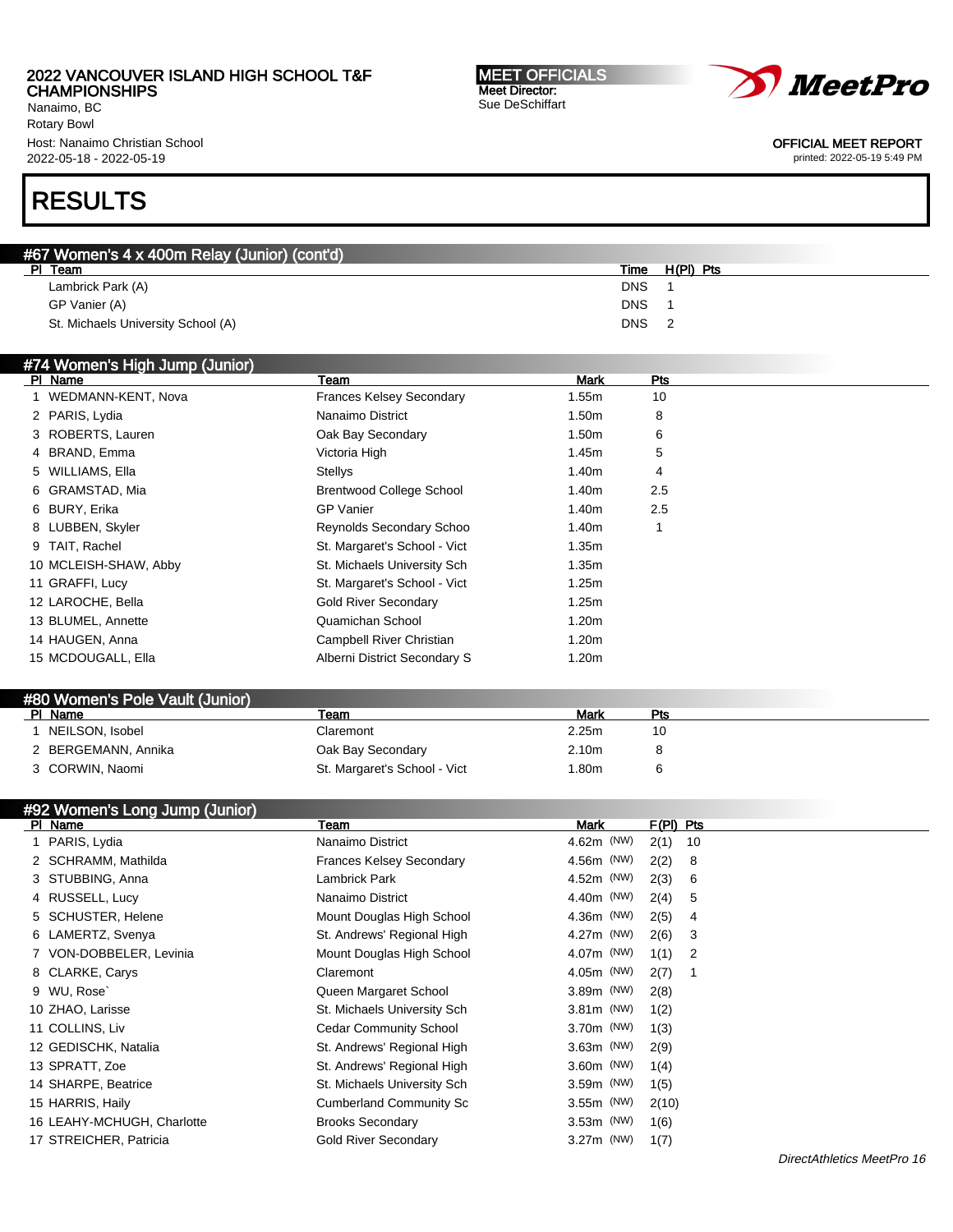#92 Women's Long Jump (Junior) (cont'd)

Nanaimo, BC Rotary Bowl Host: Nanaimo Christian School 2022-05-18 - 2022-05-19

# RESULTS

| MCLACHLAN, Enola                 | <b>Cedar Community School</b>   | <b>DNS</b>     | -1             |            |
|----------------------------------|---------------------------------|----------------|----------------|------------|
| HIGGINS, Roisin                  | St. Andrews' Regional High      | <b>DNS</b>     |                |            |
| WIDDOWSON, Georgia               | St. Andrews' Regional High      | <b>DNS</b>     | 1              |            |
| FEHLING, Nele                    | Lambrick Park                   | <b>DNS</b>     | 1              |            |
| ALBERT, Madeline                 | St. Michaels University Sch     | <b>DNS</b>     | $\overline{2}$ |            |
| ELLISON, Abi                     | Pacific Christian               | <b>DNS</b>     | 2              |            |
|                                  |                                 |                |                |            |
| #86 Women's Triple Jump (Junior) |                                 |                |                |            |
| PI Name                          | Team                            | <b>Mark</b>    |                | <b>Pts</b> |
| 1 STUBBING, Anna                 | <b>Lambrick Park</b>            | 10.17m (NW)    |                | 10         |
| 2 FAWKES, Tori                   | Oak Bay Secondary               | 9.89m (NW)     |                | 8          |
| 3 CORWIN, Naomi                  | St. Margaret's School - Vict    | 9.06m (NW)     |                | 6          |
| 4 THRASHER, Aria                 | <b>Brooks Secondary</b>         | 8.86m (NW)     |                | 5          |
| 5 VENABLES, Sophie               | <b>Belmont Secondary</b>        | 8.82m (NW)     |                | 4          |
| 6 SOMMER, Hannah                 | Campbell River Christian        | 8.71m (NW)     |                | 3          |
| 7 LEAHY-MCHUGH, Charlotte        | <b>Brooks Secondary</b>         | 8.13m (NW)     |                | 2          |
| 8 SHARPE, Beatrice               | St. Michaels University Sch     | 7.79m (NW)     |                | 1          |
| 9 BLUMEL, Annette                | Quamichan School                | $6.81m$ (NW)   |                |            |
| HINATSU-WILLIE, Mayumi           | Glenlyon Norfolk School         | <b>DNS</b>     |                |            |
| ELLISON, Abi                     | Pacific Christian               | <b>DNS</b>     |                |            |
|                                  |                                 |                |                |            |
| #110 Women's Shot Put (Junior)   |                                 |                |                |            |
| PI Name                          | Team                            | Mark           | Pts            |            |
| 1 GROHOVAC, Julia                | St. Andrews' Regional High      | 9.85m          | 10             |            |
| 2 SCHUSTER, Helene               | Mount Douglas High School       | 8.92m          | 8              |            |
| 3 HUEN, Elan                     | Oak Bay Secondary               | 8.40m          | 6              |            |
| 4 DOEHLER, Julia                 | <b>Brentwood College School</b> | 8.26m          | 5              |            |
| 5 LARKIN, Rowan                  | Mount Douglas High School       | 8.23m          | 4              |            |
| 6 LINDSAY, Taylor                | <b>Cedar Community School</b>   | 7.85m          | 3              |            |
| 7 BUNSTON, Jenna                 | Nanaimo District                | 7.58m          | 2              |            |
| 8 KERR, Sydney                   | <b>Ballenas Secondary</b>       | 7.17m          | 1              |            |
| 9 SAMBETH, Jule                  | Alberni District Secondary S    | 6.87m          |                |            |
| 10 BRAKER-PATTERSON, Kieris      | Alberni District Secondary S    | 6.81m          |                |            |
| 10 PHAGURA, Meera                | Lambrick Park                   | 6.81m          |                |            |
| 12 MYCROFT, Zoe                  | Queen Margaret School           | 6.70m          |                |            |
| 13 BRAUN, Louise                 | Mount Douglas High School       | 6.57m          |                |            |
| 14 STREICHER, Patricia           | <b>Gold River Secondary</b>     | 6.48m          |                |            |
| 15 BASRA, Kate                   | Alberni District Secondary S    | 6.35m          |                |            |
| 16 VIVANCO, Ana                  | <b>Ballenas Secondary</b>       | 5.74m          |                |            |
| MCLACHLAN, Enola                 | <b>Cedar Community School</b>   | <b>DNS</b>     |                |            |
| MARTINEZ, Kianna                 | Pacific Christian               | <b>DNS</b>     |                |            |
|                                  |                                 |                |                |            |
| #98 Women's Discus (Junior)      |                                 |                |                |            |
| PI Name                          | Team                            | Mark F(PI) Pts |                |            |
| 1 PUTZ, Katelyn                  | John Barsby Secondary Sc        | 27.74m 2(1)    | - 10           |            |
| 2 MCDOUGALL, Ella                | Alberni District Secondary S    | 26.74m 2(2) 8  |                |            |

Pl Name Team Mark F(Pl) Pts 18 WOLFSBERGER, Amelie Ballenas Secondary 2.40m (NW) 1(8)



OFFICIAL MEET REPORT

printed: 2022-05-19 5:49 PM

MEET OFFICIALS Meet Director: Sue DeSchiffart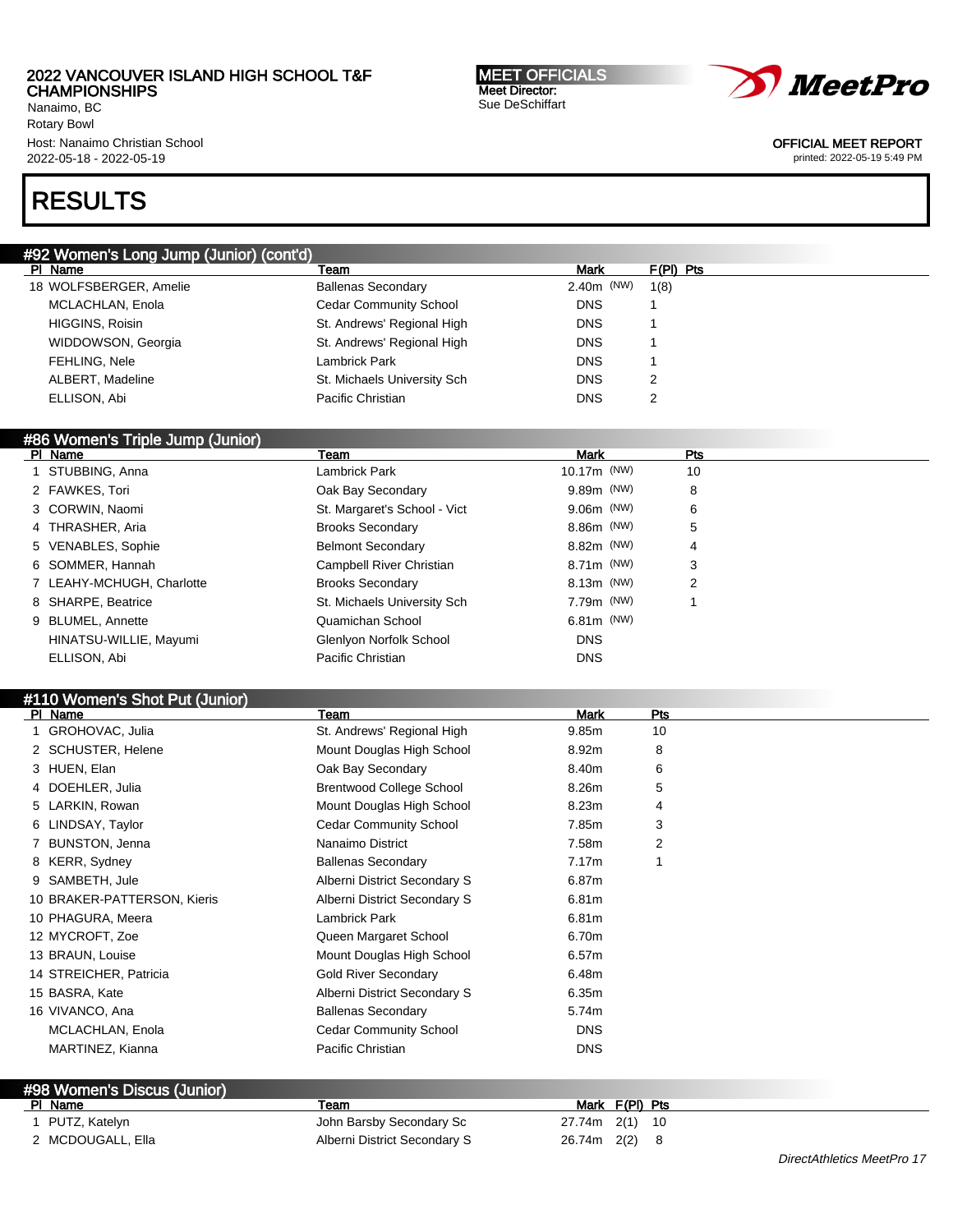Nanaimo, BC Rotary Bowl Host: Nanaimo Christian School 2022-05-18 - 2022-05-19

# RESULTS

## #98 Women's Discus (Junior) (cont'd)

| PI Name                    | Team                            |                  | Mark F(PI) Pts |  |
|----------------------------|---------------------------------|------------------|----------------|--|
| 3 GROHOVAC, Julia          | St. Andrews' Regional High      | 25.37m           | 2(3)<br>6      |  |
| 4 CYR-BARKER, Shayna       | Oak Bay Secondary               | 24.70m           | 2(4)<br>5      |  |
| 5 LARKIN, Rowan            | Mount Douglas High School       | 22.84m           | 2(5)<br>4      |  |
| 6 IRISH, Muirrean          | Oak Bay Secondary               | 22.18m           | 2(6)<br>3      |  |
| 7 GOLDER, Aimee            | Oak Bay Secondary               | 18.36m           | 1(1)<br>2      |  |
| 8 DOEHLER, Julia           | <b>Brentwood College School</b> | 17.74m           | 2(7)<br>-1     |  |
| 9 BRAKER-PATTERSON, Kieris | Alberni District Secondary S    | 16.84m           | 1(2)           |  |
| 10 MCLEAN, Paige           | Lambrick Park                   | 16.13m           | 1(3)           |  |
| 11 LINDSAY, Taylor         | <b>Cedar Community School</b>   | 15.87m           | 1(4)           |  |
| 12 NEILSON, Isobel         | Claremont                       | 15.01m           | 2(8)           |  |
| 13 MYCROFT, Zoe            | Queen Margaret School           | 14.72m           | 1(5)           |  |
| 14 PHAGURA, Meera          | Lambrick Park                   | 14.50m           | 1(6)           |  |
| 15 BASRA, Kate             | Alberni District Secondary S    | 13.71m           | 1(7)           |  |
| 16 VIVANCO, Ana            | <b>Ballenas Secondary</b>       | 12.06m           | 1(8)           |  |
| 17 WOLFSBERGER, Amelie     | <b>Ballenas Secondary</b>       | 11.57m           | 1(9)           |  |
| ELLISON, Abi               | Pacific Christian               | <b>DNS</b>       |                |  |
| MARTINEZ, Kianna           | Pacific Christian               | DNS <sub>2</sub> |                |  |

# #114 Women's Hammer (Junior)

| PI Name               | Team                     | Mark        | Pts |
|-----------------------|--------------------------|-------------|-----|
| 1 PUTZ, Katelyn       | John Barsby Secondary Sc | 47.03m      | 10  |
| 2 MCMINN, Annika      | Dover Bay Secondary      | 25.57m      | 8   |
| 3 PHAGURA, Meera      | Lambrick Park            | 21.41m      | 6   |
| 4 MCLEAN, Paige       | Lambrick Park            | 20.46m      | 5   |
| 5 GOLDER, Aimee       | Oak Bay Secondary        | 18.79m      | 4   |
| 6 HAUGEN, Anna        | Campbell River Christian | 16.83m      | 3   |
| 7 CAMPBELL, Kate      | Oak Bay Secondary        | 16.74m      | 2   |
| <b>BUNSTON, Jenna</b> | Nanaimo District         | <b>FOUL</b> |     |
| BROWN, Payge          | Mark R. Isfeld Secondary | <b>FOUL</b> |     |
| ANDULAJEVIC, Molly    | Oak Bay Secondary        | <b>FOUL</b> |     |
|                       |                          |             |     |

## #104 Women's Javelin (Junior)

| PI Name              | Team                            | Mark F(PI) Pts        |
|----------------------|---------------------------------|-----------------------|
| 1 BURY, Erika        | <b>GP Vanier</b>                | 35.73m<br>2(1)<br>-10 |
| 2 HUEN, Elan         | Oak Bay Secondary               | $2(2)$ 8<br>33.63m    |
| 3 HOFFMAN, Elisabeth | Carihi Secondary School         | 32.23m<br>2(3) 6      |
| 4 HALL, Victoria     | Alberni District Secondary S    | $30.90m$ 2(4)<br>-5   |
| 5 CYR-BARKER, Shayna | Oak Bay Secondary               | 2(5)<br>23.83m<br>-4  |
| 6 SCHUSTER, Helene   | Mount Douglas High School       | 2(6)<br>23.35m<br>-3  |
| 7 MCLEAN, Paige      | Lambrick Park                   | 20.03m<br>$2(7)$ 2    |
| 8 MCMINN, Annika     | Dover Bay Secondary             | 19.84m<br>1(1)        |
| 9 THIBODEAU, Zawa    | Mount Douglas High School       | 18.30m<br>1(2)        |
| 10 GOLDER, Aimee     | Oak Bay Secondary               | 17.81m<br>1(3)        |
| 11 MYCROFT, Zoe      | Queen Margaret School           | 16.97m<br>1(4)        |
| 12 DOEHLER, Julia    | <b>Brentwood College School</b> | 15.62m<br>1(5)        |
| 13 MCLEOD, Marlee    | Lambrick Park                   | 13.59m<br>1(6)        |

MEET OFFICIALS Meet Director: Sue DeSchiffart



OFFICIAL MEET REPORT